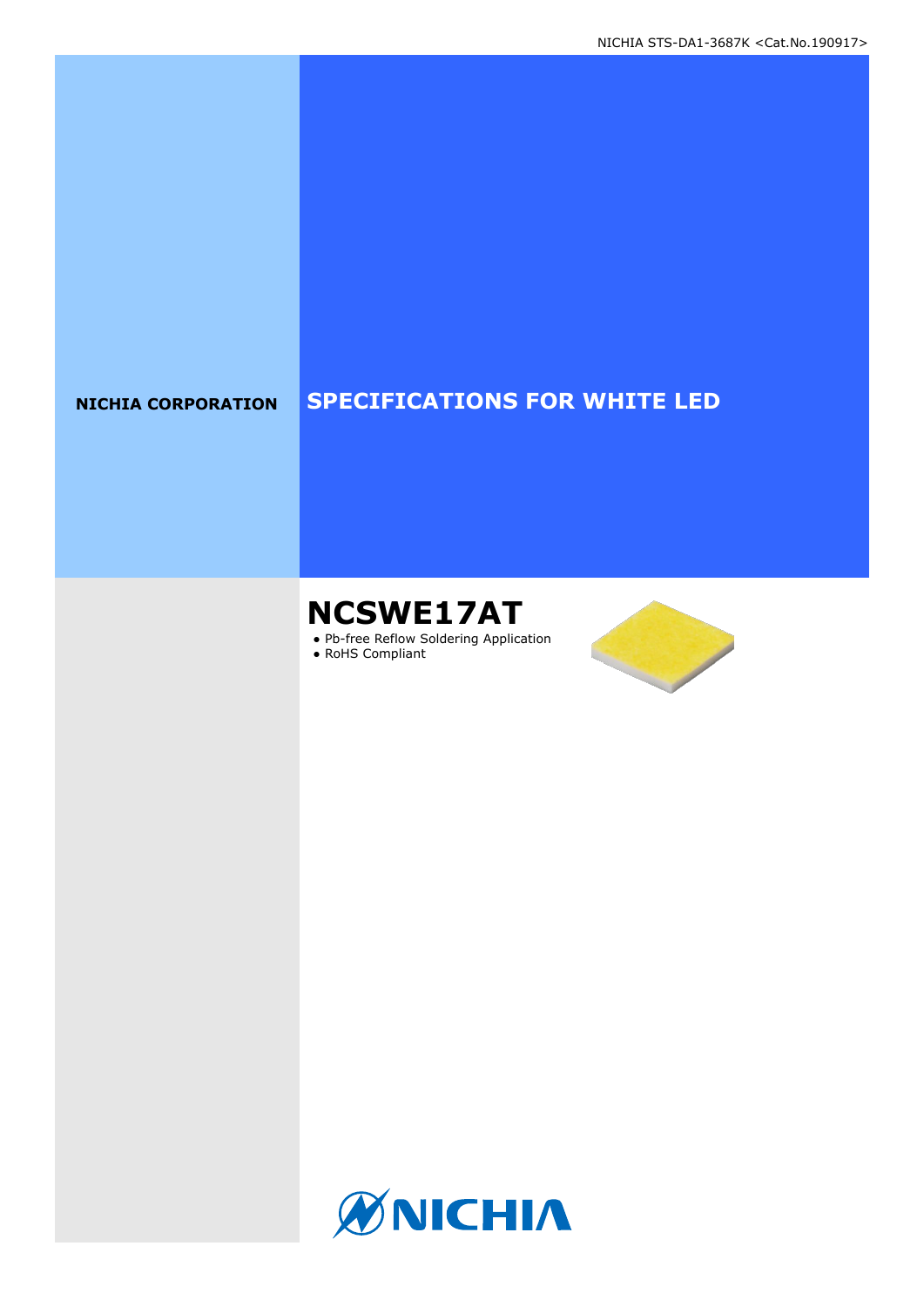### SPECIFICATIONS

#### (1) Absolute Maximum Ratings

| Item                         | Symbol                       | Absolute Maximum Rating | Unit |
|------------------------------|------------------------------|-------------------------|------|
| Forward Current              | ${\rm I}_{{\rm F}}$          | 700                     | mA   |
| <b>Pulse Forward Current</b> | $\rm I_{FP}$                 | 1000                    | mA   |
| Reverse Voltage              | $\mathsf{V}_\mathsf{R}$      | 5                       |      |
| Power Dissipation            | $P_D$                        | 2.31                    | w    |
| Operating Temperature        | $T_{\text{opt}}$             | $-40 \sim 100$          | °C   |
| Storage Temperature          | ${\mathsf T}_{\textsf{sta}}$ | $-40 \sim 100$          | °C   |
| Junction Temperature         | ь                            | 135                     | ۰ς   |

\* Absolute Maximum Ratings at  $T_c = 25$ °C.

\* I<sub>FP</sub> conditions with pulse width  $\leq$ 10ms and duty cycle  $\leq$ 10%.

#### (2) Initial Electrical/Optical Characteristics

| Item                      |                       | Symbol                   | <b>Condition</b> | <b>Typ</b>               | <b>Max</b>               | <b>Unit</b> |  |
|---------------------------|-----------------------|--------------------------|------------------|--------------------------|--------------------------|-------------|--|
| Forward Voltage           |                       | $V_F$                    | $I_F = 350mA$    | 3.0                      | $\overline{\phantom{a}}$ | V           |  |
| <b>Reverse Current</b>    |                       | $I_{R}$                  | $V_R = 5V$       | $\overline{\phantom{a}}$ | $\overline{\phantom{a}}$ | μA          |  |
|                           | Luminous Flux         | $\Phi_{\rm v}$           | $I_F = 350mA$    | 165                      |                          | lm          |  |
| <b>R70</b>                | Color Rendering Index | $R_{a}$                  | $I_F = 350mA$    | 72                       | $\overline{\phantom{a}}$ |             |  |
|                           | Luminous Flux         | $\Phi_{v}$               | $I_F = 350mA$    | 158                      |                          | lm          |  |
| R8000                     | Color Rendering Index | $R_{a}$                  | $I_F = 350mA$    | 82                       |                          |             |  |
|                           | Luminous Flux         | $\Phi_{v}$               | $I_F = 350mA$    | 133                      | $\overline{\phantom{a}}$ | Im          |  |
| R9050                     | Color Rendering Index | $R_{a}$                  | $I_F = 350mA$    | 92                       |                          |             |  |
|                           | Luminous Flux         | $\Phi_{v}$               | $I_F = 350mA$    | 123                      | $\overline{\phantom{a}}$ | Im          |  |
| R9080                     | Color Rendering Index | $R_{a}$                  | $I_F = 350mA$    | 92                       |                          |             |  |
|                           | X                     |                          | $I_F = 350mA$    | 0.3447                   |                          |             |  |
| Chromaticity Coordinate   | $\mathbf{v}$          | $\overline{\phantom{0}}$ | $I_F = 350mA$    | 0.3553                   | $\overline{\phantom{a}}$ |             |  |
| <b>Thermal Resistance</b> |                       | $R_{\theta$ JC           | -                | 0.5                      | 1.0                      | °C/W        |  |

 $*$  Characteristics at T<sub>c</sub>=25°C.

\* Luminous Flux value as per CIE 127:2007 standard.

\* Chromaticity Coordinates as per CIE 1931 Chromaticity Chart.

\* The thermal resistance value (R<sub>θJC</sub>) is used to perform logical analysis (e.g. computer-based thermal analysis simulation) and represents a thermal resistance between the die to the  $T_c$  measurement point (PCB used: Aluminum PCB t=1.5mm, Insulating layer t=0.12mm).

\* For more details on thermal resistance, see CAUTIONS, (6) Thermal Management.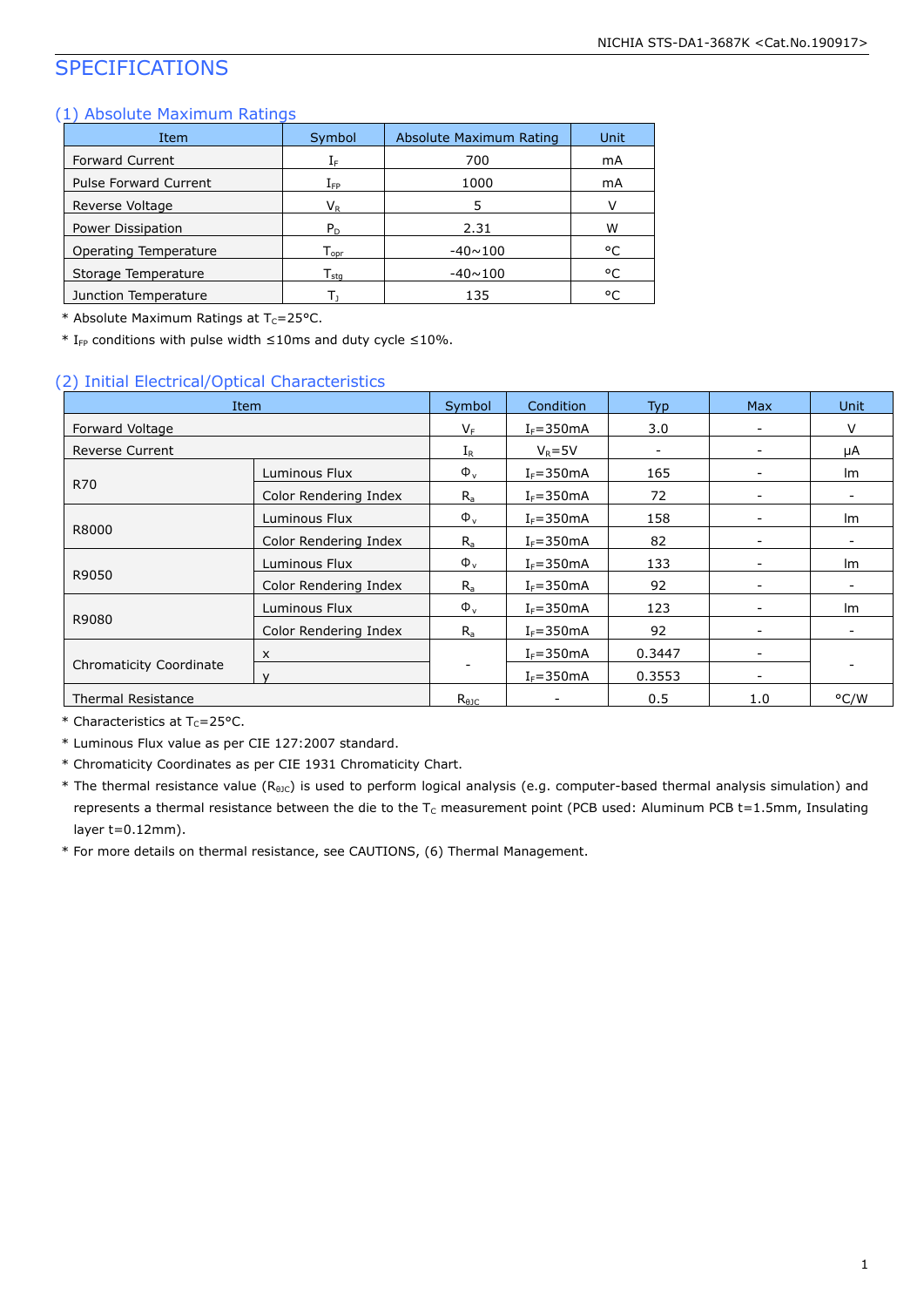### RANKS

| Item                  | Rank                     |                | Min | Max | Unit |  |
|-----------------------|--------------------------|----------------|-----|-----|------|--|
|                       | M21                      |                | 3.2 | 3.3 |      |  |
|                       | M1                       |                | 3.0 | 3.2 |      |  |
| Forward Voltage       | L2                       |                | 2.8 | 3.0 | V    |  |
|                       | L12                      |                | 2.7 | 2.8 |      |  |
| Reverse Current       | $\overline{\phantom{a}}$ |                |     | 50  | μA   |  |
|                       | <b>B17</b>               |                | 170 | 180 |      |  |
|                       | <b>B16</b>               |                | 160 | 170 |      |  |
|                       | <b>B15</b>               |                | 150 | 160 | Im   |  |
| Luminous Flux         | <b>B14</b>               |                | 140 | 150 |      |  |
|                       | <b>B13</b>               |                | 130 | 140 |      |  |
|                       | <b>B12</b>               |                | 120 | 130 |      |  |
|                       | <b>B11</b>               |                | 110 | 120 |      |  |
|                       | R70                      | $R_a$          | 70  |     |      |  |
|                       |                          | $R_a$          | 80  |     |      |  |
| Color Rendering Index | R8000                    | R <sub>9</sub> | > 0 |     |      |  |
|                       |                          | $R_a$          | 90  |     |      |  |
|                       | R9050                    | $R_9$          | 50  |     |      |  |
|                       |                          | $R_a$          | 90  |     |      |  |
|                       | R9080                    | $R_9$          | 80  |     |      |  |

#### Color Ranks

The color ranks have chromaticity ranges within 3-step MacAdam ellipse.

|                               |   | Rank     | Rank     | Rank     |
|-------------------------------|---|----------|----------|----------|
|                               |   | sm503    | sm573    | sm653    |
|                               | x | 0.3447   | 0.3287   | 0.3123   |
| Center Point                  |   | 0.3553   | 0.3417   | 0.3282   |
| Minor Axis                    | a | 0.003555 | 0.003087 | 0.002709 |
| Major Axis                    | b | 0.008418 | 0.007809 | 0.006561 |
| <b>Ellipse Rotation Angle</b> | Ф | $-31.78$ | $-31.56$ | $-32.35$ |

The color ranks have chromaticity ranges within 5-step MacAdam ellipse.

|                        |              | Rank     | Rank    | Rank    | Rank     | Rank    | Rank    |  |
|------------------------|--------------|----------|---------|---------|----------|---------|---------|--|
|                        |              | sm5050a  | sm5050b | sm5050c | sm5050d  | sm5050e | sm5050f |  |
|                        | x            |          |         | 0.3447  |          |         |         |  |
| Center Point           | $\mathbf{v}$ | 0.3553   |         |         |          |         |         |  |
| Minor Axis             | a            |          |         |         | 0.005925 |         |         |  |
| Major Axis             | b            | 0.014030 |         |         |          |         |         |  |
| Ellipse Rotation Angle | Φ            | $-31.78$ |         |         |          |         |         |  |

|                        |          | Rank     | Rank    | Rank     | Rank    | Rank    | Rank    |  |  |
|------------------------|----------|----------|---------|----------|---------|---------|---------|--|--|
|                        |          | sm5750a  | sm5750b | sm5750c  | sm5750d | sm5750e | sm5750f |  |  |
|                        | $\times$ |          |         | 0.3287   |         |         |         |  |  |
| Center Point           |          | 0.3417   |         |          |         |         |         |  |  |
| Minor Axis             | a        |          |         | 0.005145 |         |         |         |  |  |
| Major Axis             | b        | 0.013015 |         |          |         |         |         |  |  |
| Ellipse Rotation Angle | Φ        | $-31.56$ |         |          |         |         |         |  |  |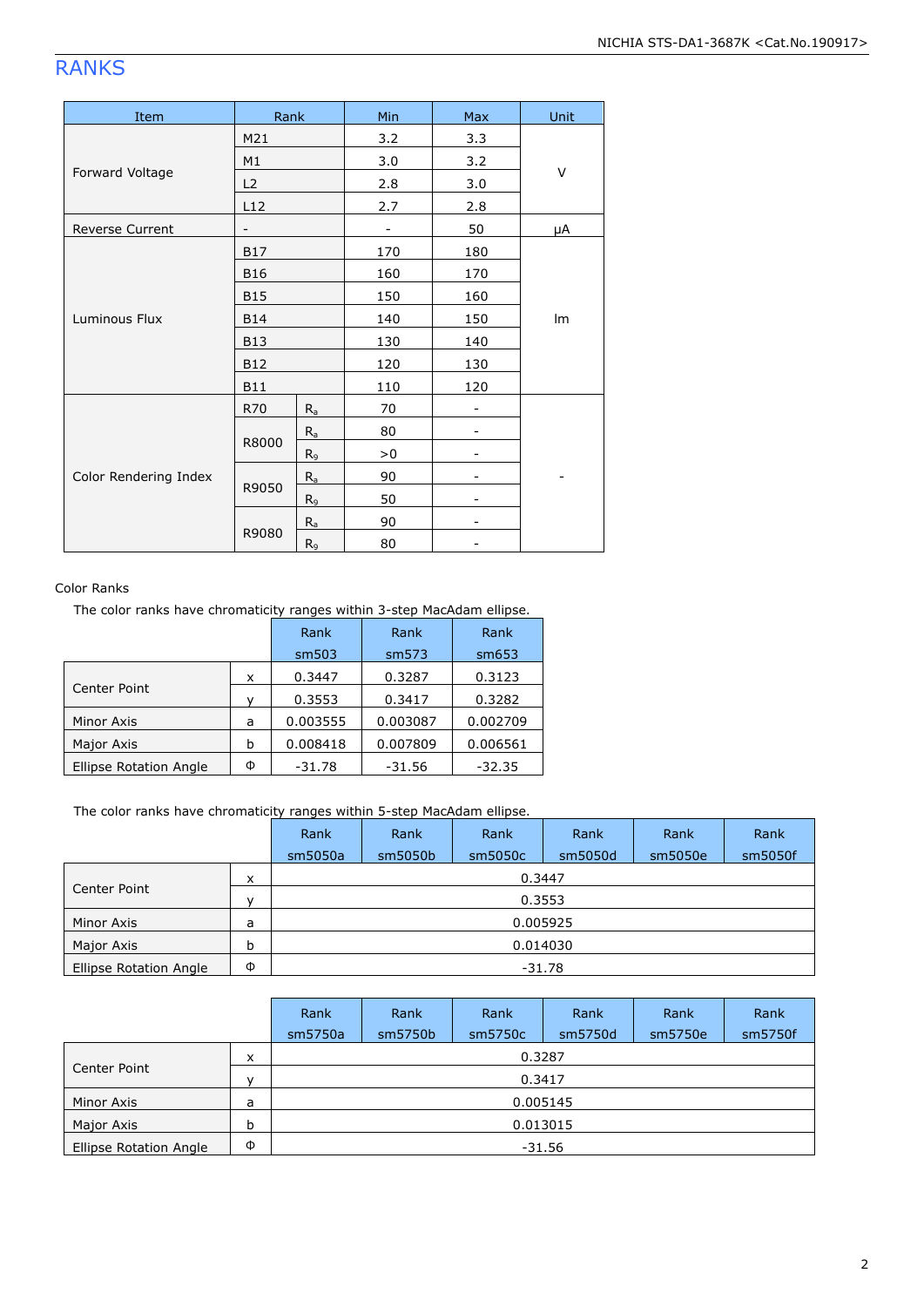|                               |   | Rank     | Rank    | Rank    | Rank     | Rank    | Rank    |  |  |
|-------------------------------|---|----------|---------|---------|----------|---------|---------|--|--|
|                               |   | sm6550a  | sm6550b | sm6550c | sm6550d  | sm6550e | sm6550f |  |  |
|                               | X |          |         | 0.3123  |          |         |         |  |  |
| Center Point<br>$\mathbf{v}$  |   | 0.3282   |         |         |          |         |         |  |  |
| Minor Axis                    | a |          |         |         | 0.004515 |         |         |  |  |
| Major Axis                    | b | 0.010935 |         |         |          |         |         |  |  |
| <b>Ellipse Rotation Angle</b> | Φ | $-32.35$ |         |         |          |         |         |  |  |

#### The color ranks have chromaticity ranges within 7-step MacAdam ellipse.

|                        |              | Rank     | Rank    | Rank     | Rank    | Rank    | Rank    |  |  |
|------------------------|--------------|----------|---------|----------|---------|---------|---------|--|--|
|                        |              | sm5770a  | sm5770b | sm5770c  | sm5770d | sm5770e | sm5770f |  |  |
| x                      |              |          |         | 0.3287   |         |         |         |  |  |
| Center Point           | $\checkmark$ | 0.3417   |         |          |         |         |         |  |  |
| Minor Axis             | a            |          |         | 0.007203 |         |         |         |  |  |
| Major Axis             | b            | 0.018221 |         |          |         |         |         |  |  |
| Ellipse Rotation Angle | Φ            | $-31.56$ |         |          |         |         |         |  |  |

|                               |              | Rank     | Rank    | Rank     | Rank    | Rank    | Rank    |
|-------------------------------|--------------|----------|---------|----------|---------|---------|---------|
|                               |              | sm6570a  | sm6570b | sm6570c  | sm6570d | sm6570e | sm6570f |
| x                             |              |          |         | 0.3123   |         |         |         |
| Center Point                  | $\mathbf{v}$ | 0.3282   |         |          |         |         |         |
| Minor Axis                    | a            |          |         | 0.006321 |         |         |         |
| Major Axis                    | b            | 0.015309 |         |          |         |         |         |
| <b>Ellipse Rotation Angle</b> | Φ            | $-32.35$ |         |          |         |         |         |

 $*$  Ranking at T<sub>C</sub>=25°C.

\* Forward Voltage Tolerance: ±0.05V

\* Luminous Flux Tolerance: ±6%

\* Color Rendering Index  $R_a$  Tolerance:  $\pm 2$ 

\* Color Rendering Index R<sup>9</sup> Tolerance: ±6.5

\* Chromaticity Coordinate Tolerance: ±0.006

\* LEDs from the above ranks will be shipped. The rank combination ratio per shipment will be decided by Nichia.

Definition of the MacAdam ellipse ranks:



A perfect circle is divided into 60 degree-sections and then transformed into the MacAdam ellipse that is presented on the chromaticity diagram in this document.

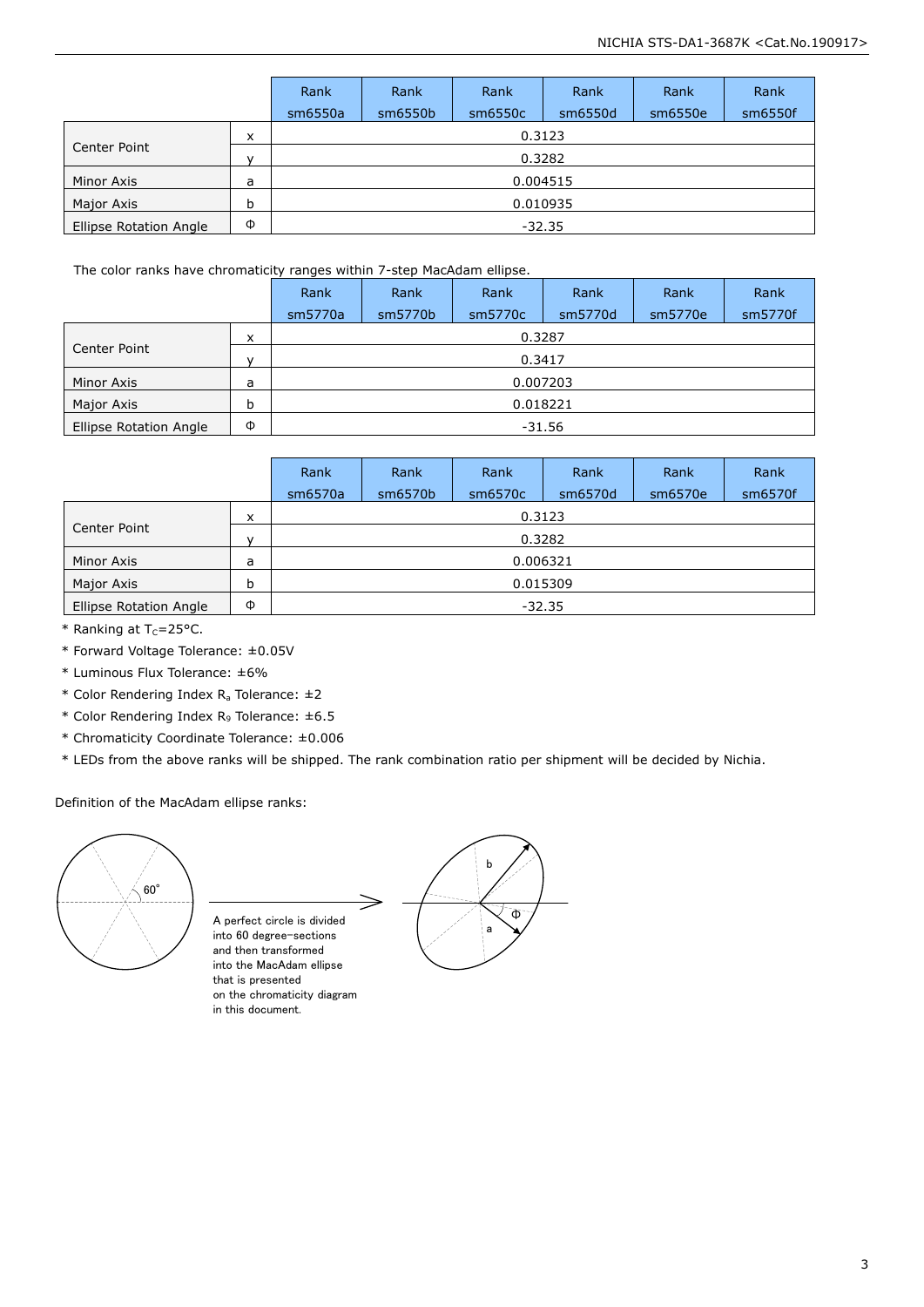| Luminous Flux Ranks by Color Rank, Color Rendering Index Rank |                             |            |            |            |            |            |            |            |
|---------------------------------------------------------------|-----------------------------|------------|------------|------------|------------|------------|------------|------------|
|                                                               | Ranking by<br>Luminous Flux |            |            |            |            |            |            |            |
| Ranking by                                                    |                             | <b>B11</b> | <b>B12</b> | <b>B13</b> | <b>B14</b> | <b>B15</b> | <b>B16</b> | <b>B17</b> |
| Color Coordinates,                                            |                             |            |            |            |            |            |            |            |
| Color Rendering Index                                         |                             |            |            |            |            |            |            |            |
|                                                               |                             |            |            |            |            |            |            |            |
| sm503,sm5050a,sm5050b,sm5050c,                                | R70                         |            |            |            |            |            |            |            |
| sm5050d,sm5050e,sm5050f,                                      |                             |            |            |            |            |            |            |            |
| sm573,sm5750a,sm5750b,sm5750c,                                |                             |            |            |            |            |            |            |            |
| sm5750d,sm5750e,sm5750f,                                      | R8000                       |            |            |            |            |            |            |            |
| sm5770a,sm5770b,sm5770c,                                      |                             |            |            |            |            |            |            |            |
| sm5770d,sm5770e,sm5770f,                                      |                             |            |            |            |            |            |            |            |
| sm653,sm6550a,sm6550b,sm6550c,                                | R9050                       |            |            |            |            |            |            |            |
| sm6550d,sm6550e,sm6550f,                                      |                             |            |            |            |            |            |            |            |
| sm6570a,sm6570b,sm6570c,                                      |                             |            |            |            |            |            |            |            |
| sm6570d,sm6570e,sm6570f                                       | R9080                       |            |            |            |            |            |            |            |
|                                                               |                             |            |            |            |            |            |            |            |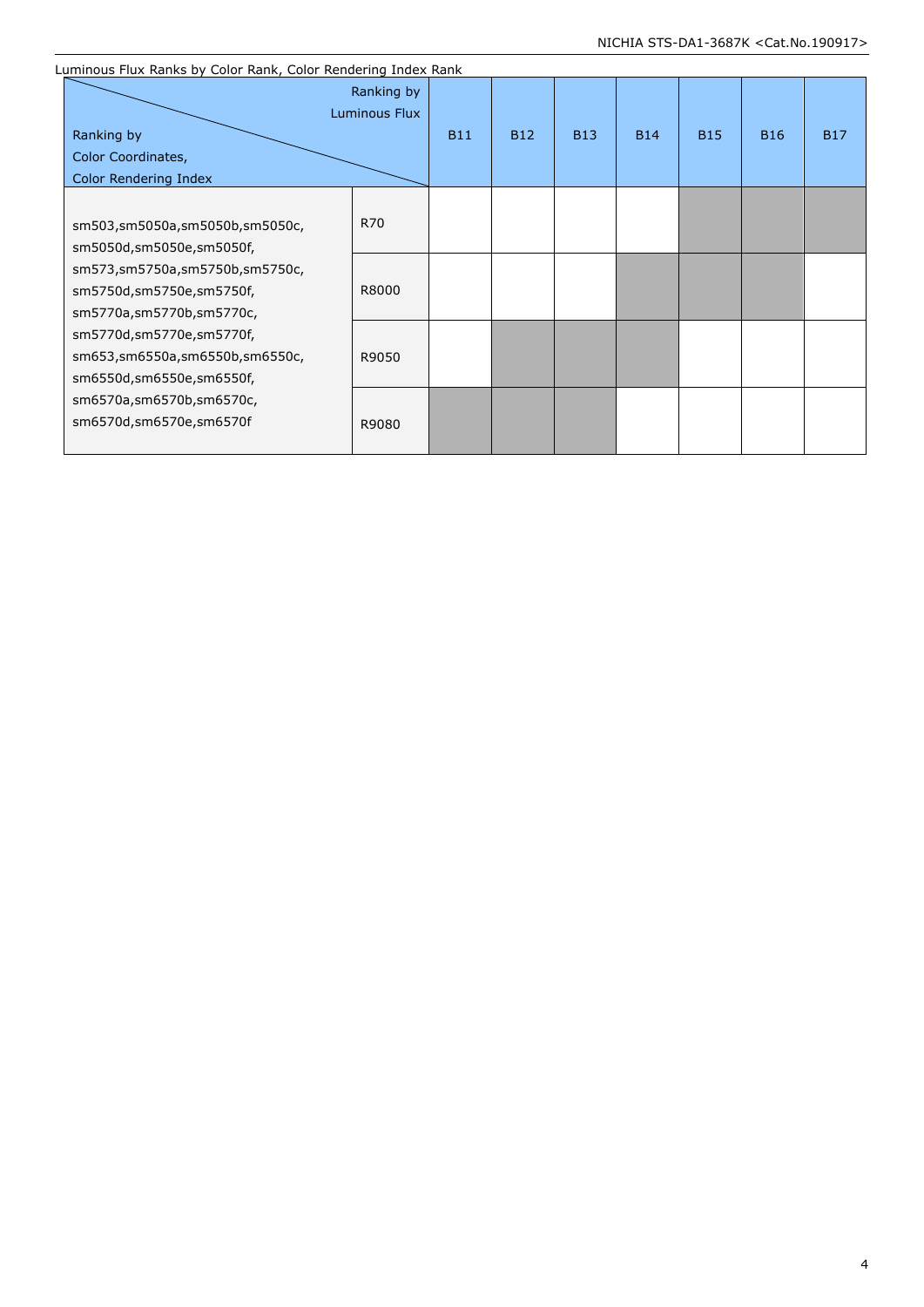### CHROMATICITY DIAGRAM

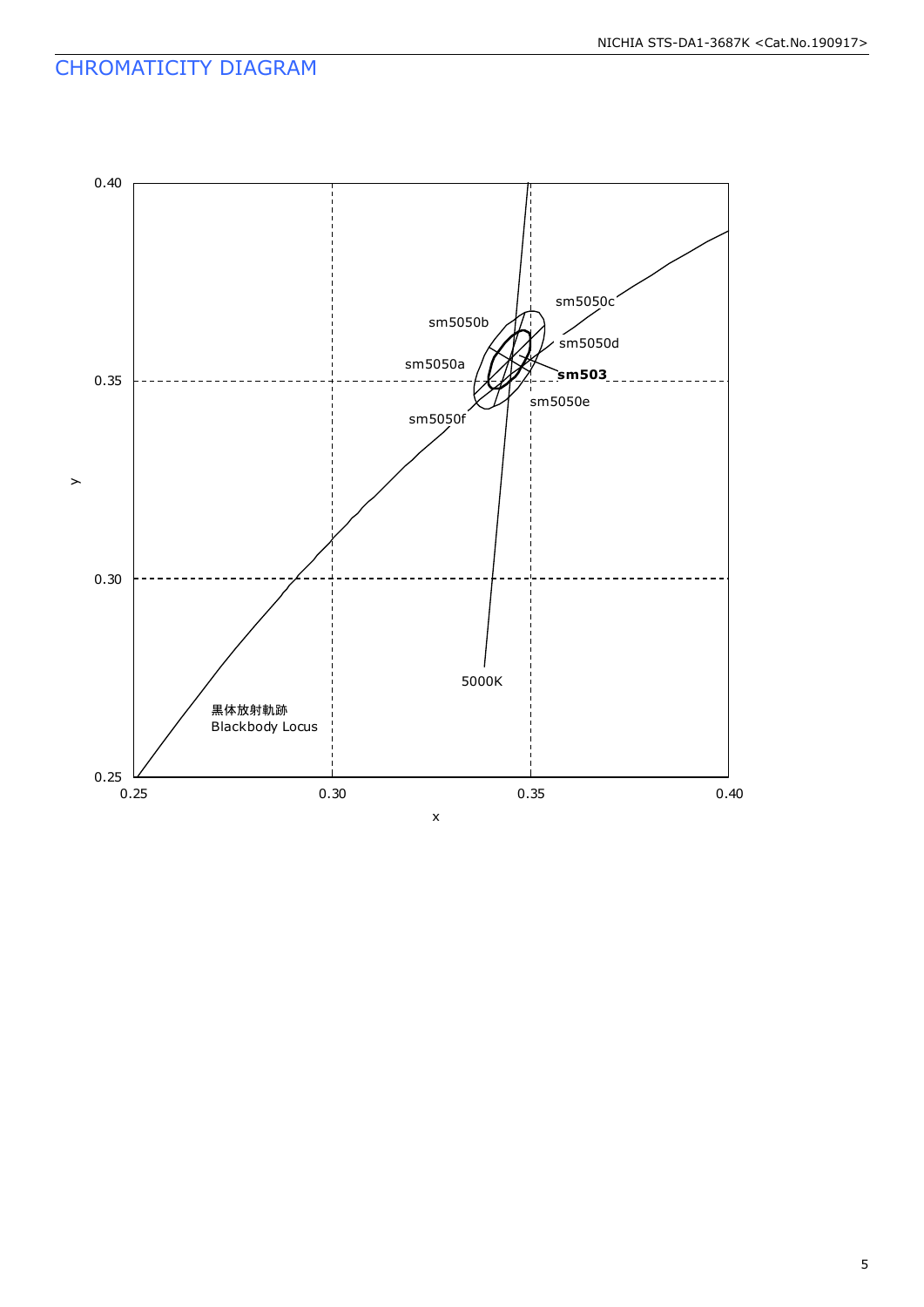### CHROMATICITY DIAGRAM

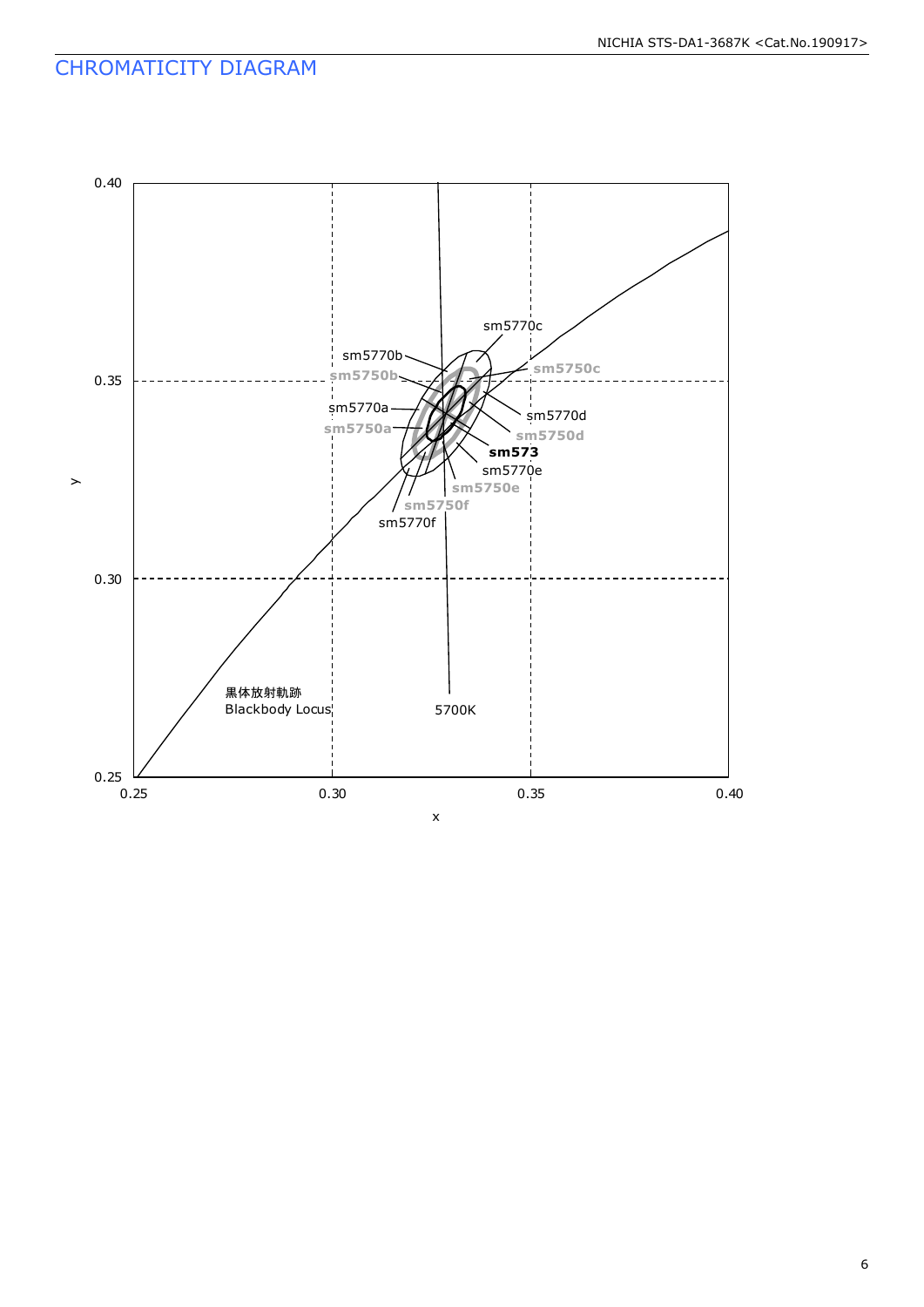### CHROMATICITY DIAGRAM



#### 7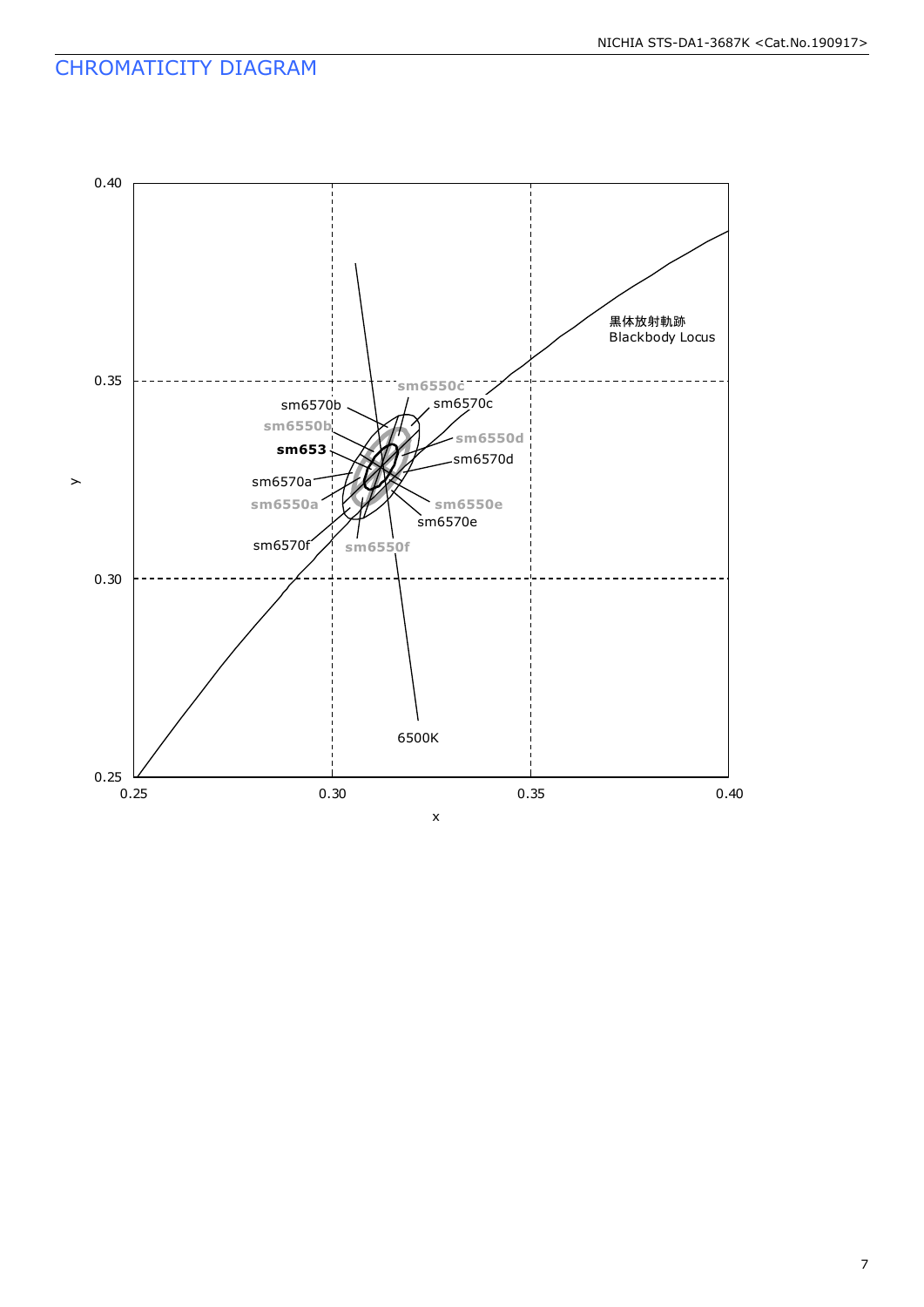管理番号 No.





| 項目 Item                                      | 内容 Description                                                           |
|----------------------------------------------|--------------------------------------------------------------------------|
| パッケージ材質<br>Package Materials                 | シリコーン樹脂<br>Silicone Resin                                                |
| 蛍光体層材質<br>Phosphor sheet<br><b>Materials</b> | シリコーン樹脂<br>(拡散剤+蛍光体入り)<br>Silicone Resin<br>(with diffuser and phosphor) |
| 雷極材質<br>Electrodes Materials                 | 金メッキ<br>Au-plated                                                        |
| 質量<br>Weight                                 | 0.0017q(TYP)                                                             |



\* 本図は演色性ランクR70に対応しています。<br>The figure above show the outline dimensions for R70 LEDs of this product.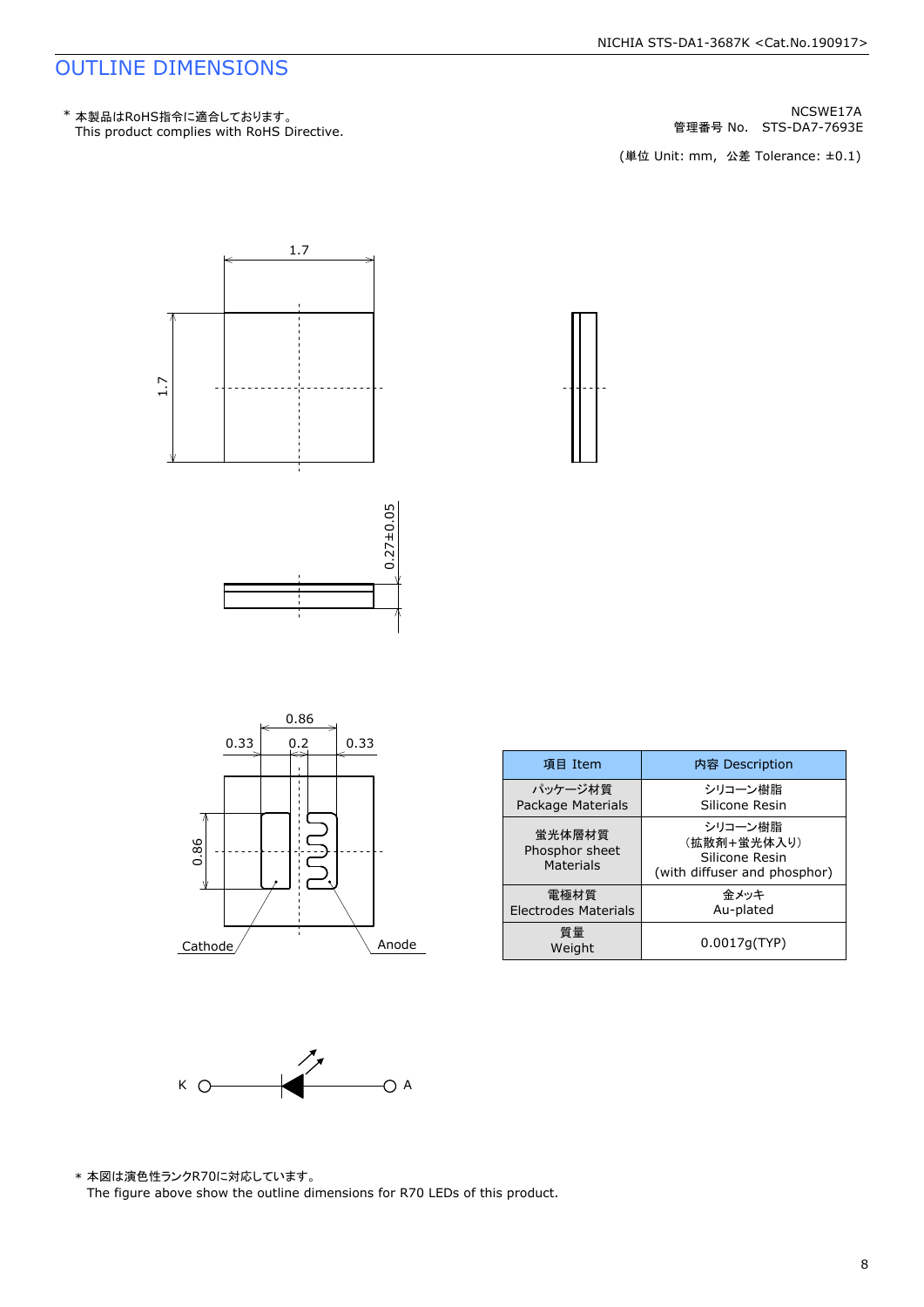管理番号 No.





| 項目 Item                                      | 内容 Description                                                           |
|----------------------------------------------|--------------------------------------------------------------------------|
| パッケージ材質<br>Package Materials                 | シリコーン樹脂<br>Silicone Resin                                                |
| 蛍光体層材質<br>Phosphor sheet<br><b>Materials</b> | シリコーン樹脂<br>(拡散剤+蛍光体入り)<br>Silicone Resin<br>(with diffuser and phosphor) |
| 電極材質<br><b>Electrodes Materials</b>          | 金メッキ<br>Au-plated                                                        |
| 質量<br>Weight                                 | 0.0017q(TYP)                                                             |



\* 本図は演色性ランクR8000に対応しています。<br>The figure above show the outline dimensions for R8000 LEDs of this product.

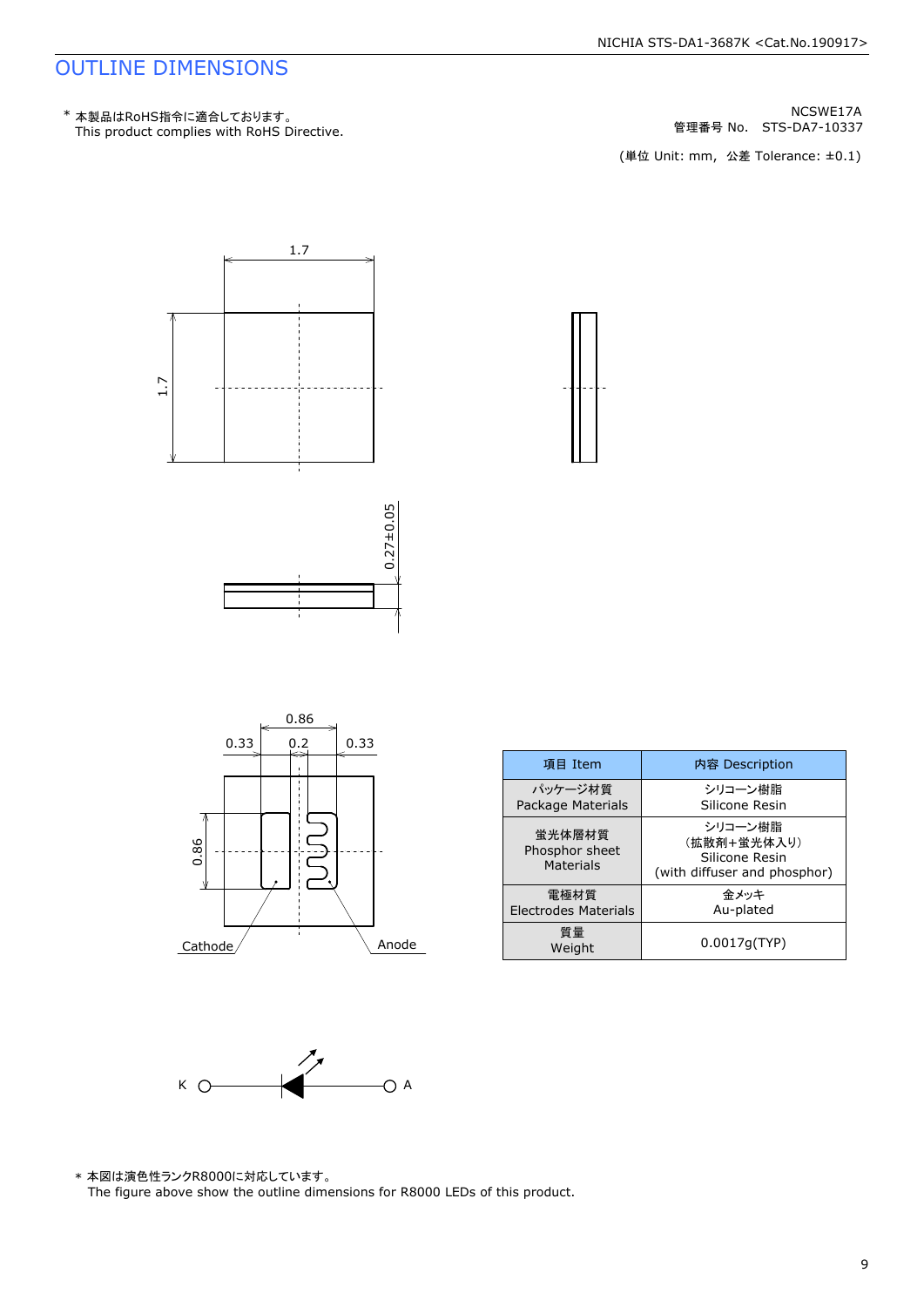管理番号 No.



| 項目 Item                                      | 内容 Description                                                           |
|----------------------------------------------|--------------------------------------------------------------------------|
| パッケージ材質<br>Package Materials                 | シリコーン樹脂<br>Silicone Resin                                                |
| 蛍光体層材質<br>Phosphor sheet<br><b>Materials</b> | シリコーン樹脂<br>(拡散剤+蛍光体入り)<br>Silicone Resin<br>(with diffuser and phosphor) |
| 電極材質<br><b>Electrodes Materials</b>          | 金メッキ<br>Au-plated                                                        |
| 質量<br>Weight                                 | 0.0017q(TYP)                                                             |



 $Cathode/$  Anode

\* 本図は演色性ランクR9050に対応しています。<br>The figure above show the outline dimensions for R9050 LEDs of this product.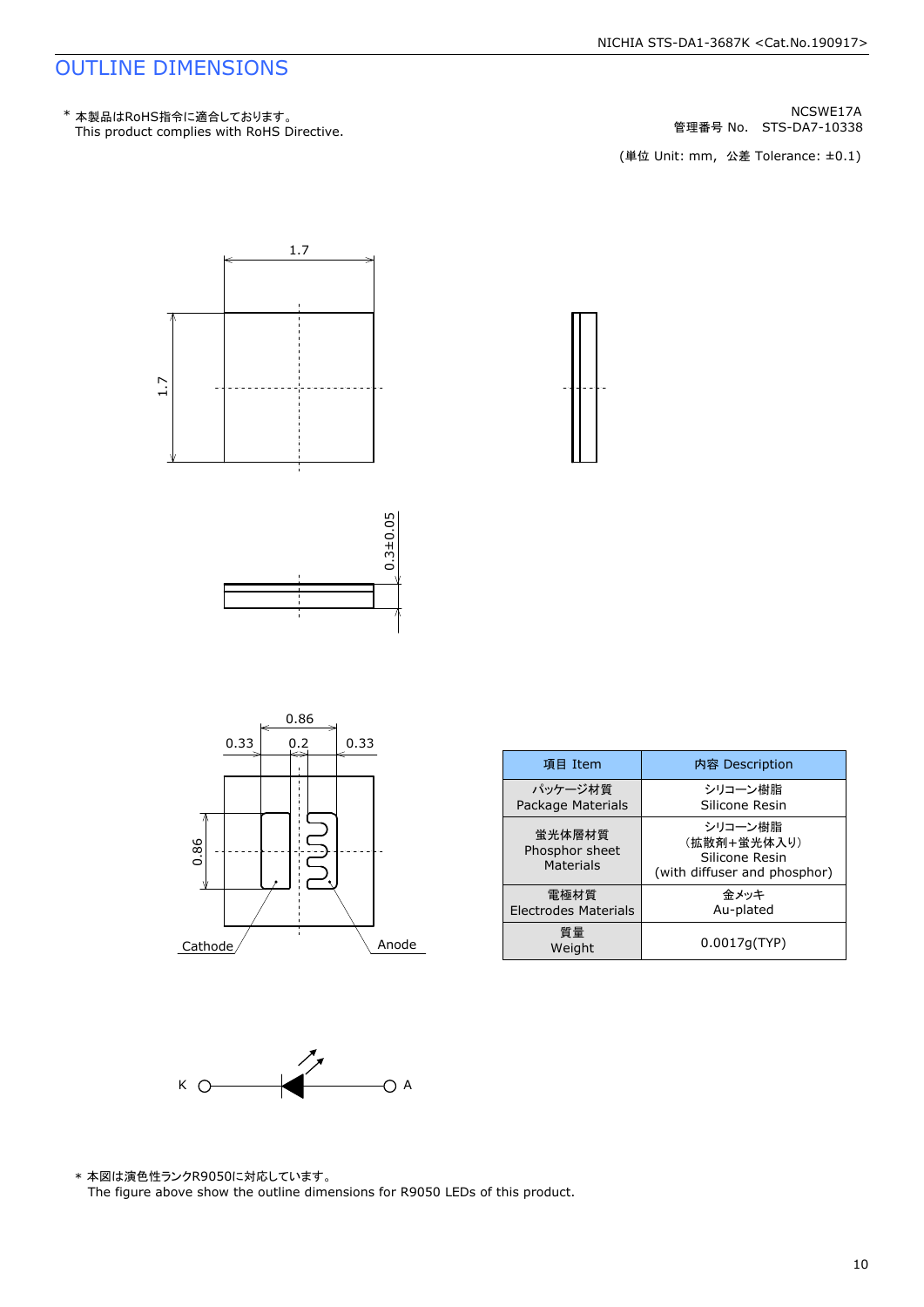管理番号 No.



| 項目 Item                                      | 内容 Description                                                           |  |
|----------------------------------------------|--------------------------------------------------------------------------|--|
| パッケージ材質<br>Package Materials                 | シリコーン樹脂<br>Silicone Resin                                                |  |
| 蛍光体層材質<br>Phosphor sheet<br><b>Materials</b> | シリコーン樹脂<br>(拡散剤+蛍光体入り)<br>Silicone Resin<br>(with diffuser and phosphor) |  |
| 電極材質<br><b>Electrodes Materials</b>          | 金メッキ<br>Au-plated                                                        |  |
| 質量<br>Weight                                 | 0.0017q(TYP)                                                             |  |



 $\text{Cathode}$  Anode

\* 本図は演色性ランクR9080に対応しています。<br>The figure above show the outline dimensions for R9080 LEDs of this product.

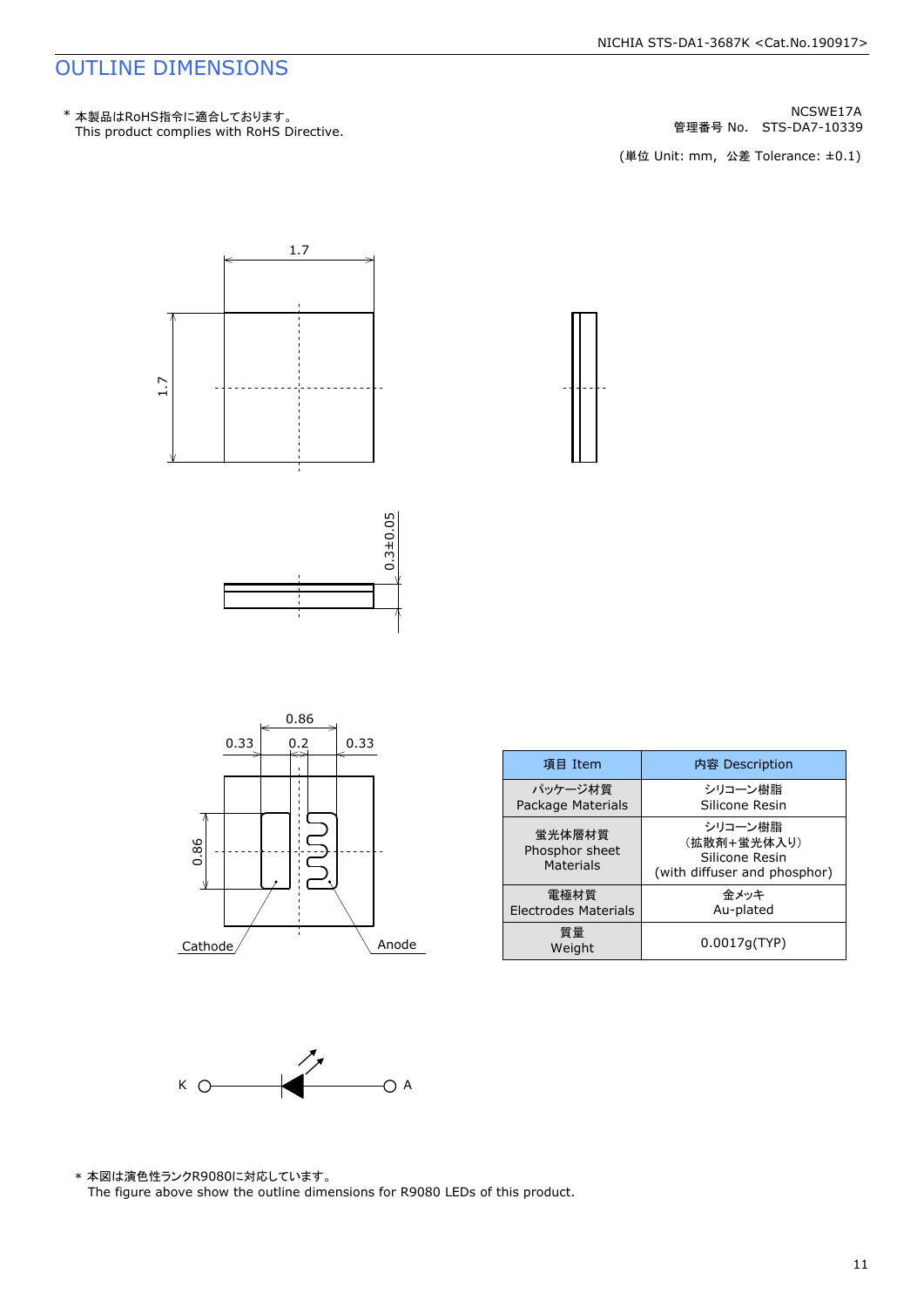#### SOLDERING

#### • Reflow Soldering Condition(Lead-free Solder)



● Recommended Soldering Pad Pattern



- \* This LED is designed to be reflow soldered to a PCB. If dip soldered or hand soldered, Nichia will not guarantee its reliability.
- \* Reflow soldering must not be performed more than twice.
- \* When cooling the LEDs from the peak temperature a gradual cooling slope is recommended; do not cool the LEDs rapidly.
- \* During reflow soldering, the heat and atmosphere in the reflow oven may cause the optical characteristics to degrade. In particular, reflow soldering performed with an air atmosphere may have a greater negative effect on the optical characteristics than if a nitrogen atmosphere is used; Nichia recommends using a nitrogen reflow atmosphere.
- \* This LED uses a silicone resin for the encapsulating resin; the silicone resin is soft. If pressure is applied to the silicone resin, it may cause the resin to be damaged, chipped, delaminated and/or deformed. If the resin is damaged, chipped, delaminated and/or deformed, it may cause the internal connection to fail causing a catastrophic failure (i.e. the LED not to illuminate) and/or reliability issues (e.g. the LED to corrode and/or to become dimmer, the color/directivity to change, etc.). Ensure that pressure is not applied to the encapsulating resin.
- \* Once the LEDs have been soldered to a PCB, it should not be repaired/reworked.
- \* When soldering, do not apply stress to the LED while the LED is hot.
- \* When using an automatic pick-and-place machine, choose an appropriate nozzle for this LED.
- \* The soldering pad pattern above is a general recommendation for LEDs to be mounted without issues; if a high degree of precision is required for the chosen application (i.e. high-density mounting), ensure that the soldering pad pattern is optimized.
- \* When flux is used, it should be a halogen free flux. Ensure that the manufacturing process is not designed in a manner where the flux will come in contact with the LEDs.
- \* Ensure that there are no issues with the type and amount of solder that is being used.
- \* This LED has all the electrodes on the backside; solder connections will not be able to be seen nor confirmed by a normal visual inspection. Ensure that sufficient verification is performed on the soldering conditions prior to use to ensure that there are no issues.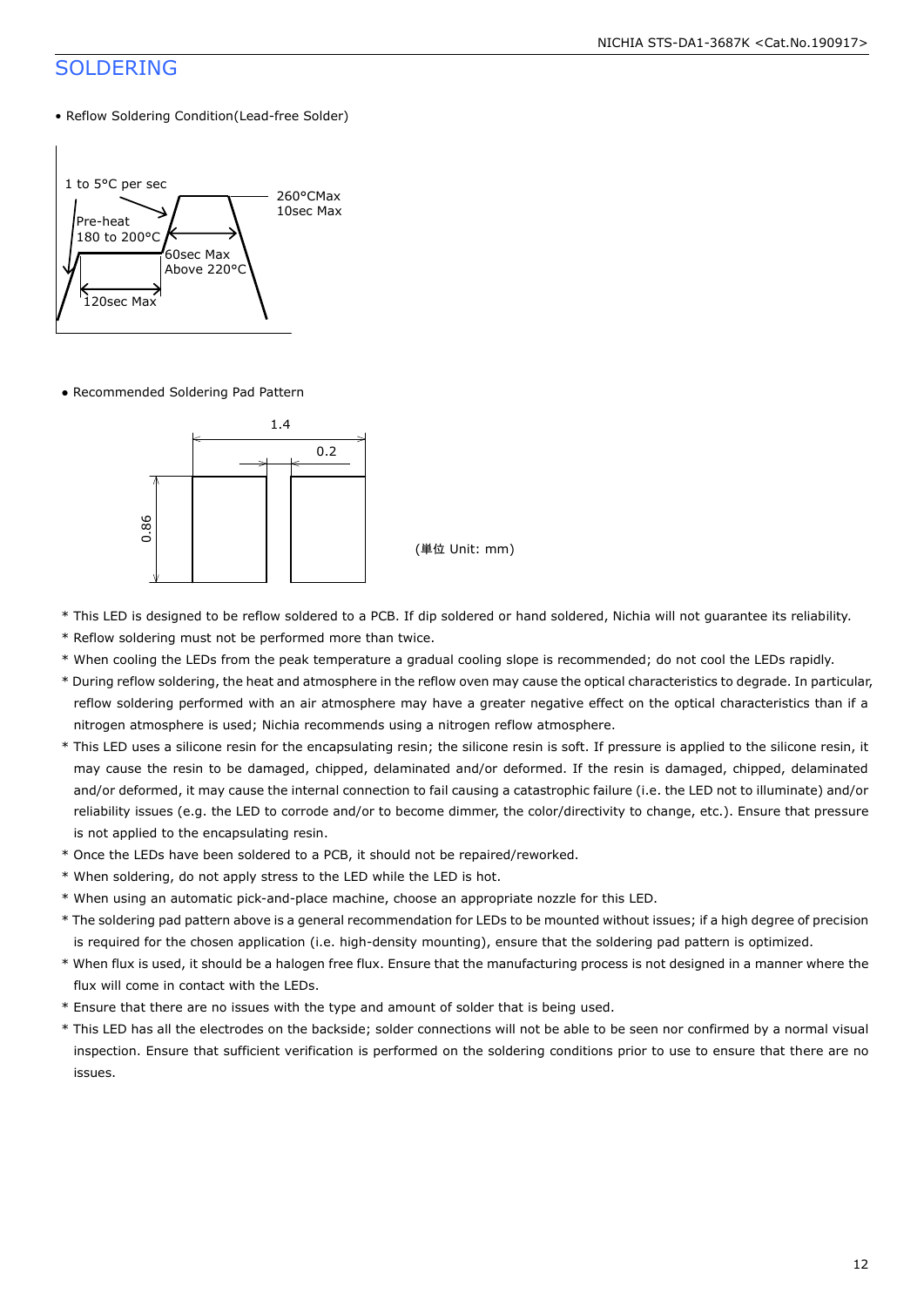#### TAPE AND REEL DIMENSIONS



 $\Phi$ 60 $^{+1}_{-0}$ f <sup>13</sup>±0.2  $\chi^2$ ラベル Label **PLY to a**  $\begin{picture}(180,180) \put(10,180){\line(1,0){180}} \put(10,180){\line(1,0){180}} \put(10,180){\line(1,0){180}} \put(10,180){\line(1,0){180}} \put(10,180){\line(1,0){180}} \put(10,180){\line(1,0){180}} \put(10,180){\line(1,0){180}} \put(10,180){\line(1,0){180}} \put(10,180){\line(1,0){180}} \put(10,180){\line(1,0){1$  $180^{+9}$ 

- Reel Size: 6000pcs \* 数量は1リールにつき 6000個入りです。
- The tape packing method complies with JIS C 0806 \* JIS C 0806電子部品テーピングに準拠しています。<br>The tape packing method complies with JIS C 0806<br>(Packaging of Electronic Components on Continuous Tapes).
- When the tape is rewound due to work interruptions, no more than 10N should be applied to the embossed carrier tape.<br>The LEDs may stick to the top cover tape. 実装作業の中断などでエンボスキャリアテープをリールに巻き取る場合、<br>エンボスキャリアテープを強く(10N以上)締めないで下さい。<br>LEDがカバーテープに貼り付く可能性があります。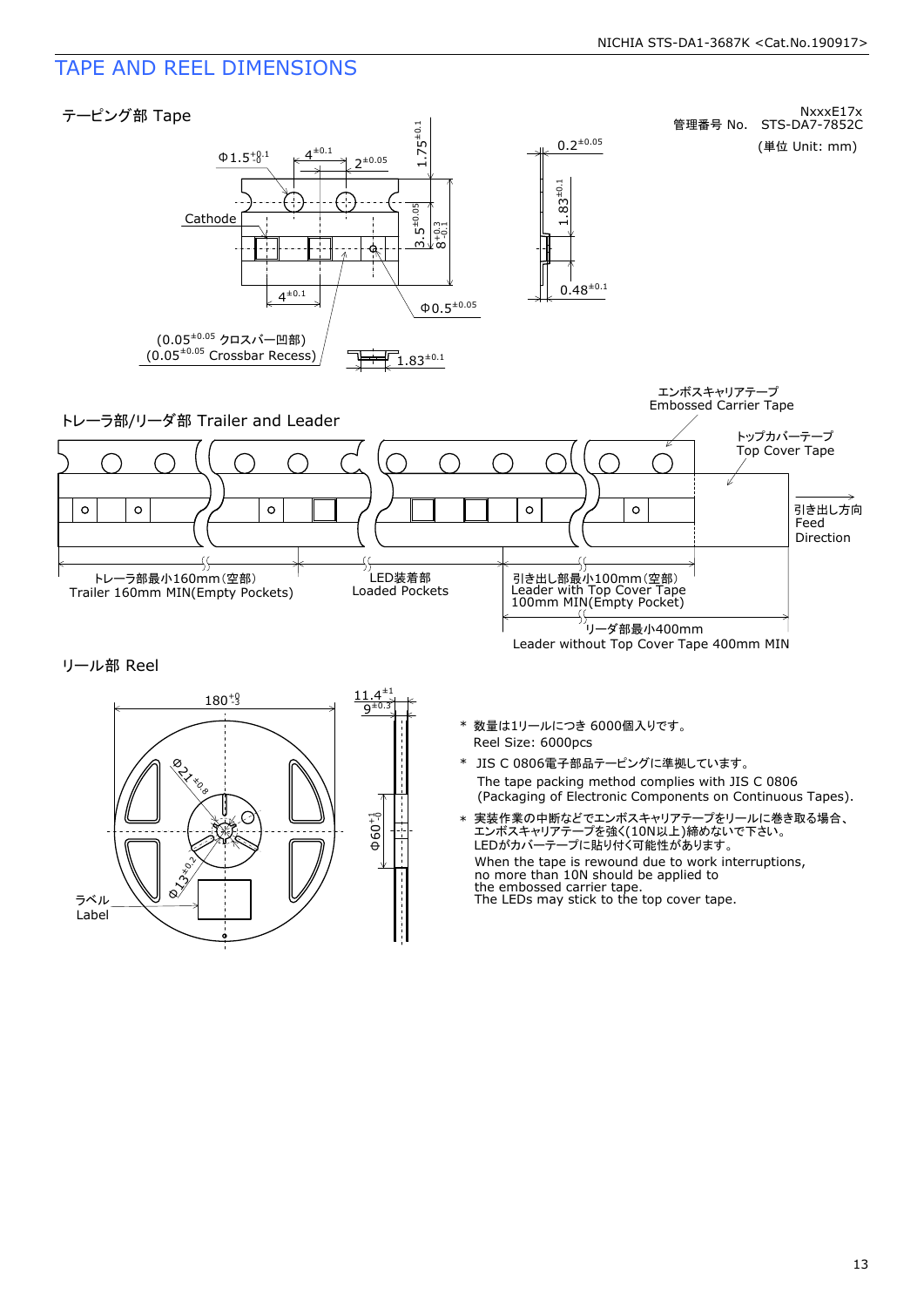#### PACKAGING - TAPE & REEL

Nxxxxxx<br>No. STS-DA7-4989B



Label ラベル  $\begin{array}{lll} \text{cN}_{\text{US}} & \text{XXXX} \text{LED} \\ \text{part no.:} & \begin{array}{ll} \text{Nxxxxxx} \\ \text{*} & \text{****} \end{array} \\ \text{LOT:} & \begin{array}{ll} \text{YMxxxx-RRR} \\ \text{PCS} \\ \text{ROHS} \end{array} \end{array}$ 

Moisture-proof bags are packed in cardboard boxes with corrugated partitions. アルミ防湿袋を並べて入れ、ダンボールで仕切ります。





- \*\*\*\*\*\*\* is the customer part number.<br>If not provided, it will not be indicated on the label.<br>客先型名が設定されていない場合は空白です。
- For details, see "LOT NUMBERING CODE" in this document. m ems assament.<br>ロット表記方法についてはロット番号の項を<br>参照して下さい。 \*
- The label does not have the RANK field for un-ranked products. ランク分けがない場合はランク表記はありません。 \*
- Products shipped on tape and reel are packed in a moisture-proof bag. They are shipped in cardboard boxes to protect them from external forces during transportation. 本製品はテーピングしたのち、輸送の衝撃から保護するためダンボールで梱包します。 \*
- Do not drop or expose the box to external forces as it may damage the products. 取り扱いに際して、落下させたり、強い衝撃を与えたりしますと、製品を損傷させる原因になりますので注意して下さい。 \*
- --------<br>Do not expose to water. The box is not water-resistant.<br>ダンボールには防水加工がされておりませんので、梱包箱が水に濡れないよう注意して下さい。
- \* Using the original package material or equivalent in transit is recommended. 輸送、運搬に際して弊社よりの梱包状態あるいは同等の梱包を行って下さい。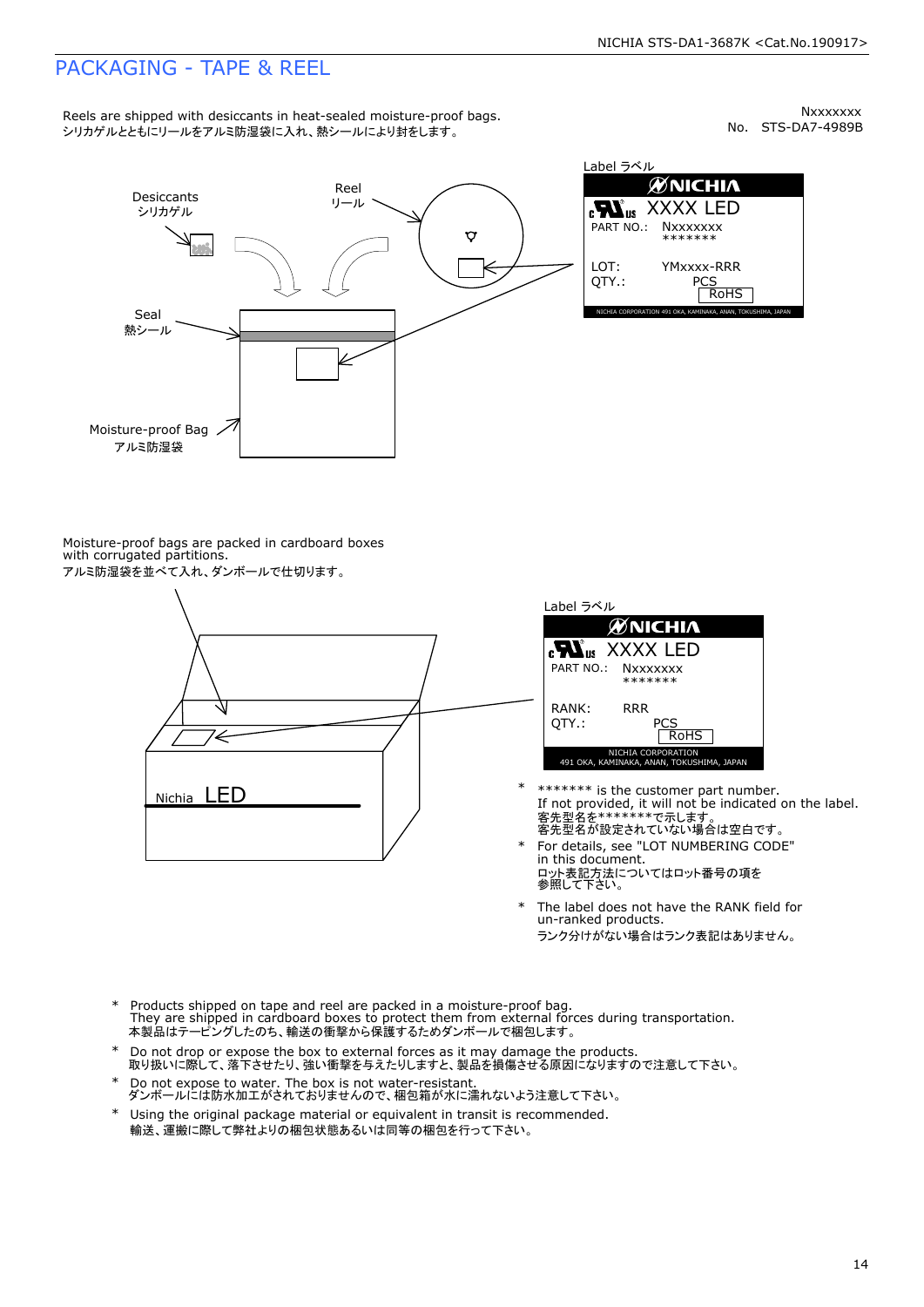### LOT NUMBERING CODE

Lot Number is presented by using the following alphanumeric code.

- YMxxxx RRR
- Y Year

| ---  |   |  |  |
|------|---|--|--|
| Year |   |  |  |
| 2018 |   |  |  |
| 2019 |   |  |  |
| 2020 | Κ |  |  |
| 2021 |   |  |  |
| 2022 | Μ |  |  |
| 2023 |   |  |  |

#### M - Month

| Month | м | Month | м |
|-------|---|-------|---|
|       |   |       |   |
| 2     | 2 | 8     |   |
| 3     |   | 9     |   |
|       |   | 10    |   |
| 5     |   | 11    |   |
|       |   | 12    |   |

xxxx-Nichia's Product Number

RRR-Ranking by Color Coordinates, Ranking by Luminous Flux, Ranking by Forward Voltage, Ranking by Color Rendering Index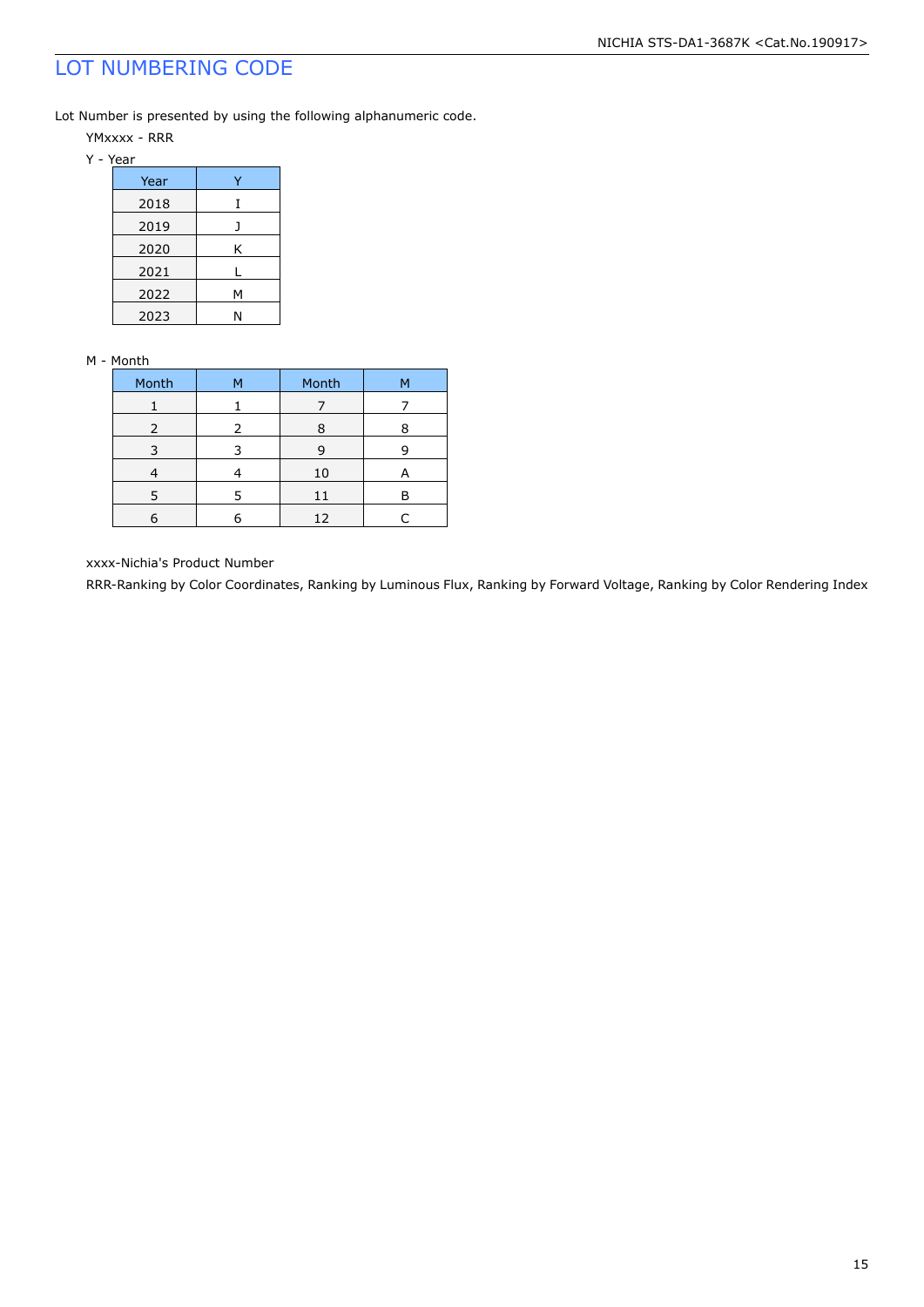#### DERATING CHARACTERISTICS

NCSxE17A 管理番号 No. STS-DA7-7695A



0 200 400 600 800 1000 0 20 40 60 80 100 120 (100, 700) ケース温度測定部温度-許容順電流特性 **Temperature at Measure Point on a Case vs Allowable Forward Current** 許容順電流<br>Allowable Forward Current(mA) Allowable Forward Current(mA) ケース温度測定部温度 Temperature at Measure Point on a Case(°C)



デューティー比-許容順電流特性

100

1 10 100 デューティー比 Duty Ratio(%)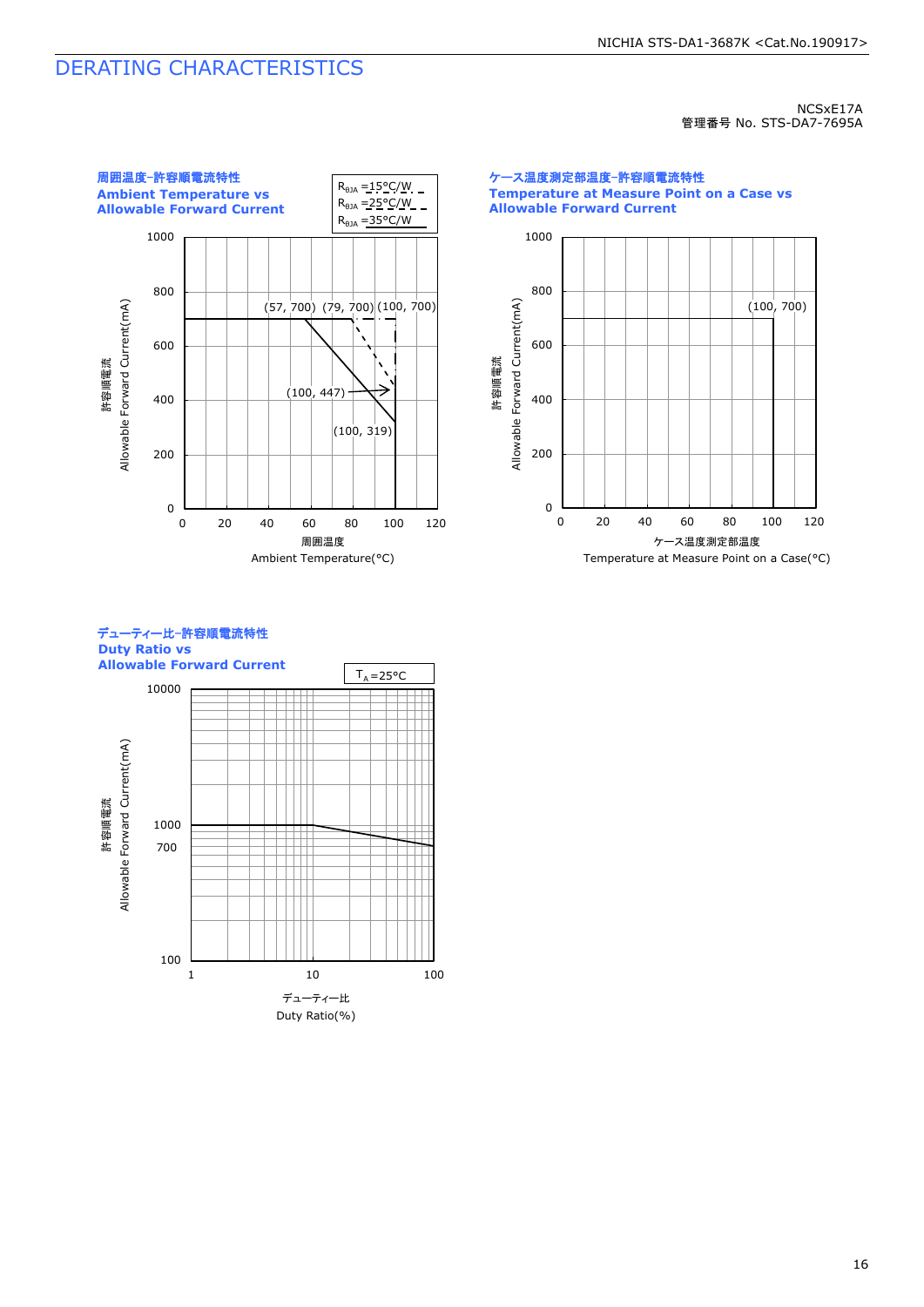

NCSWE17A 管理番号 No. STS-DA7-7859B





\* 本特性は演色性ランクR70に対応しています。

The graphs above show the characteristics for R70 LEDs of this product.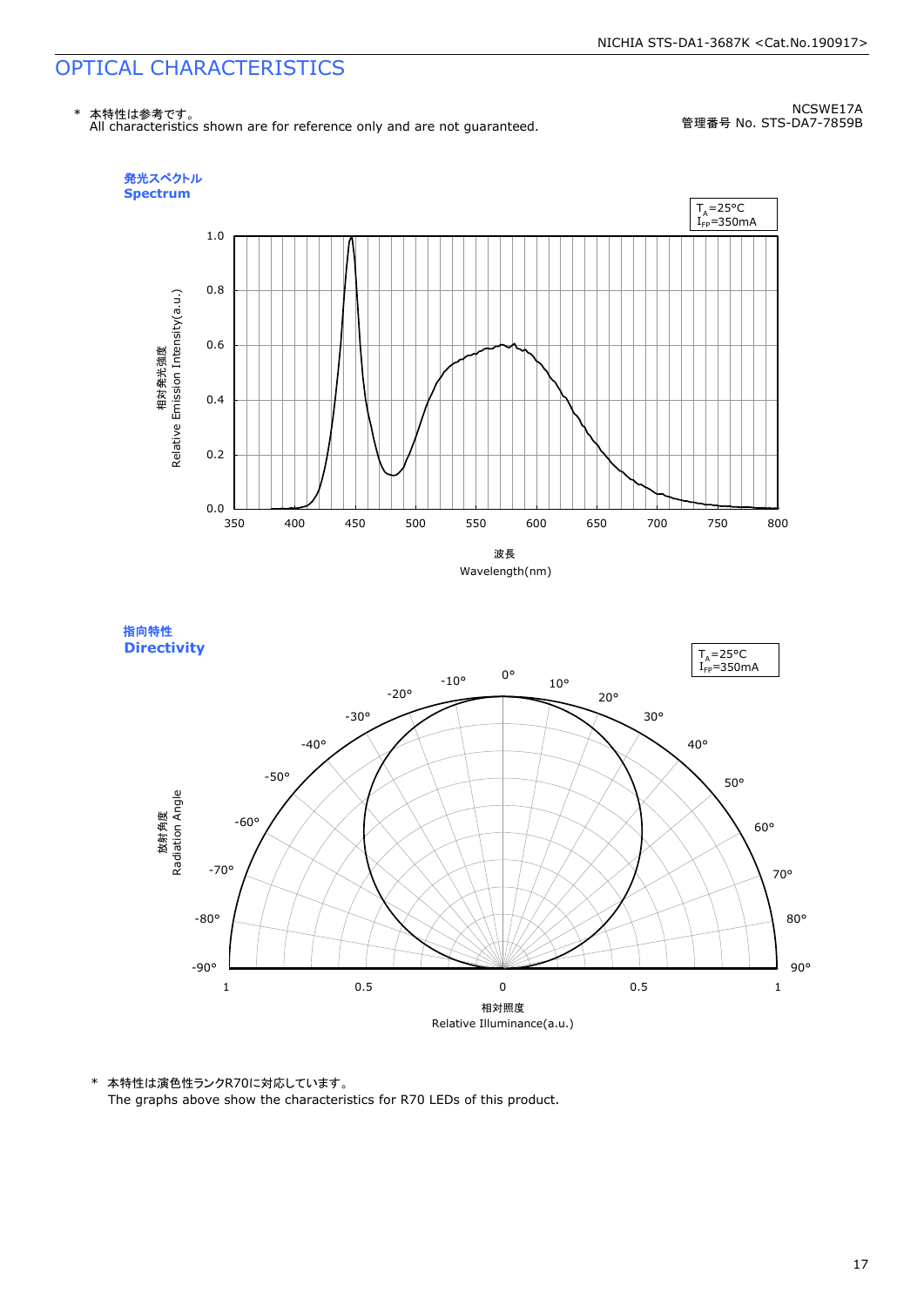

NCSWE17A 管理番号 No. STS-DA7-8066A





\* 本特性は演色性ランクR8000に対応しています。

The graphs above show the characteristics for R8000 LEDs of this product.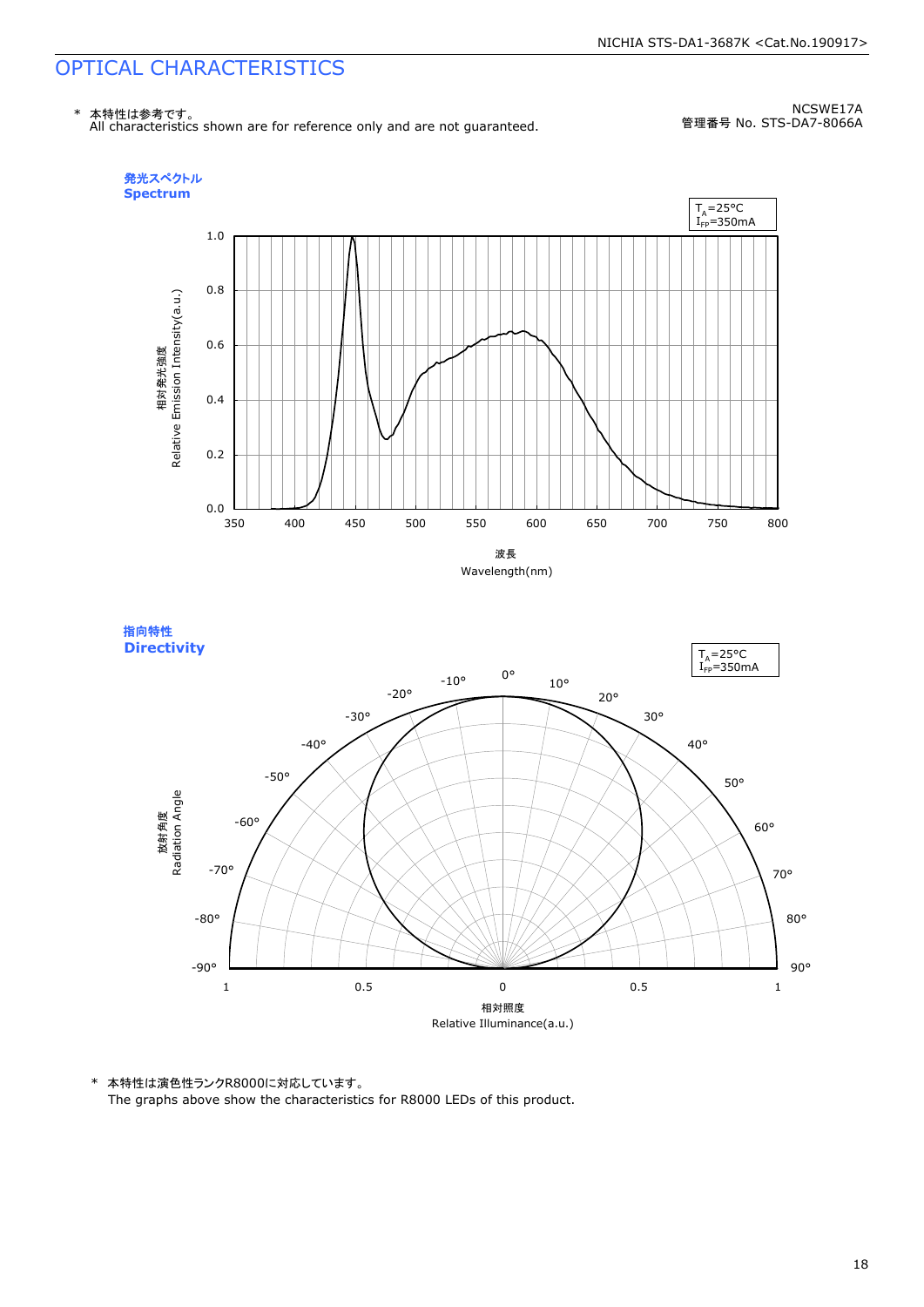

NCSWE17A 管理番号 No. STS-DA7-8881A





\* 本特性は演色性ランクR9050に対応しています。

The graphs above show the characteristics for R9050 LEDs of this product.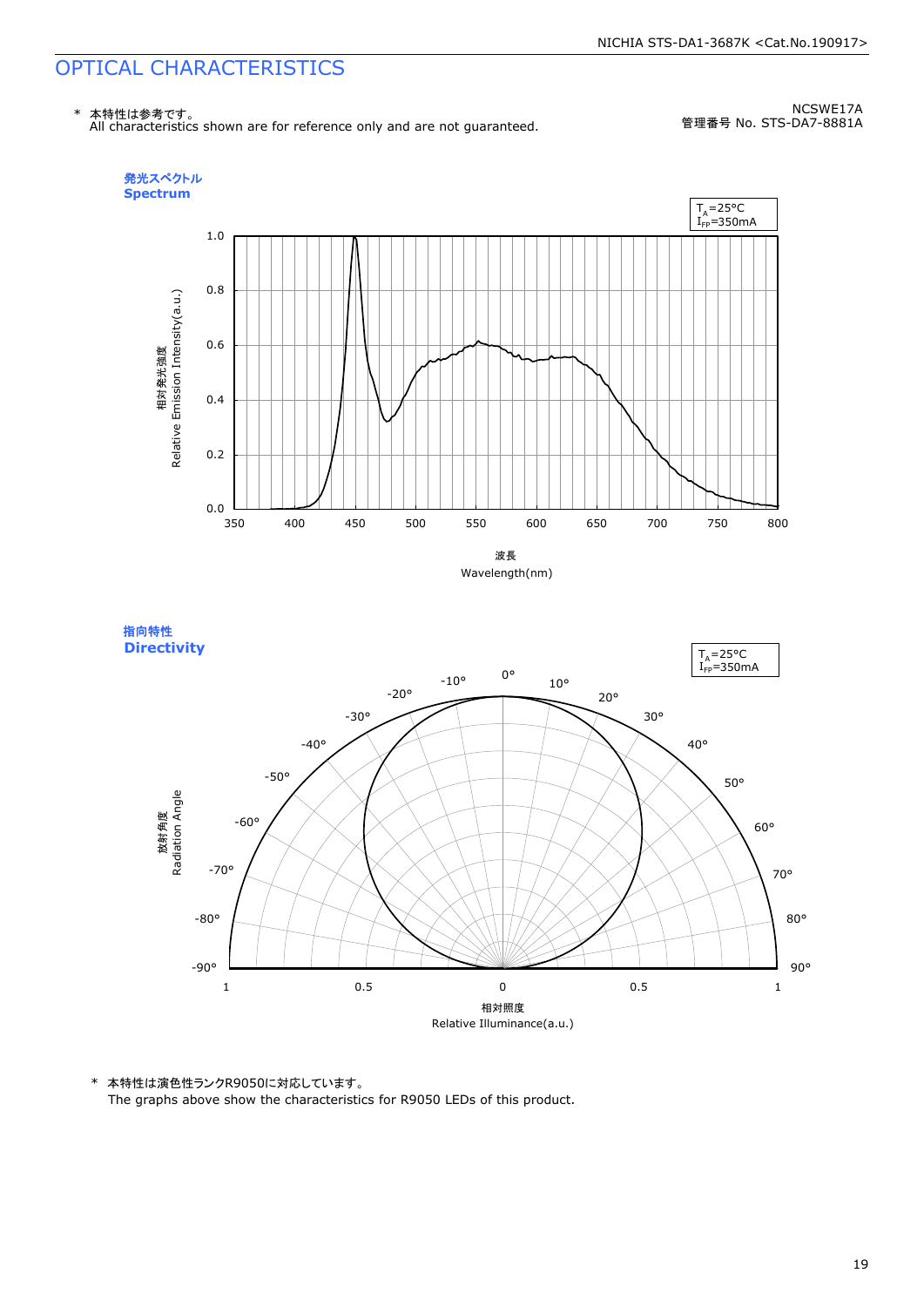

NCSWE17A 管理番号 No. STS-DA7-9384A





\* 本特性は演色性ランクR9080に対応しています。

The graphs above show the characteristics for R9080 LEDs of this product.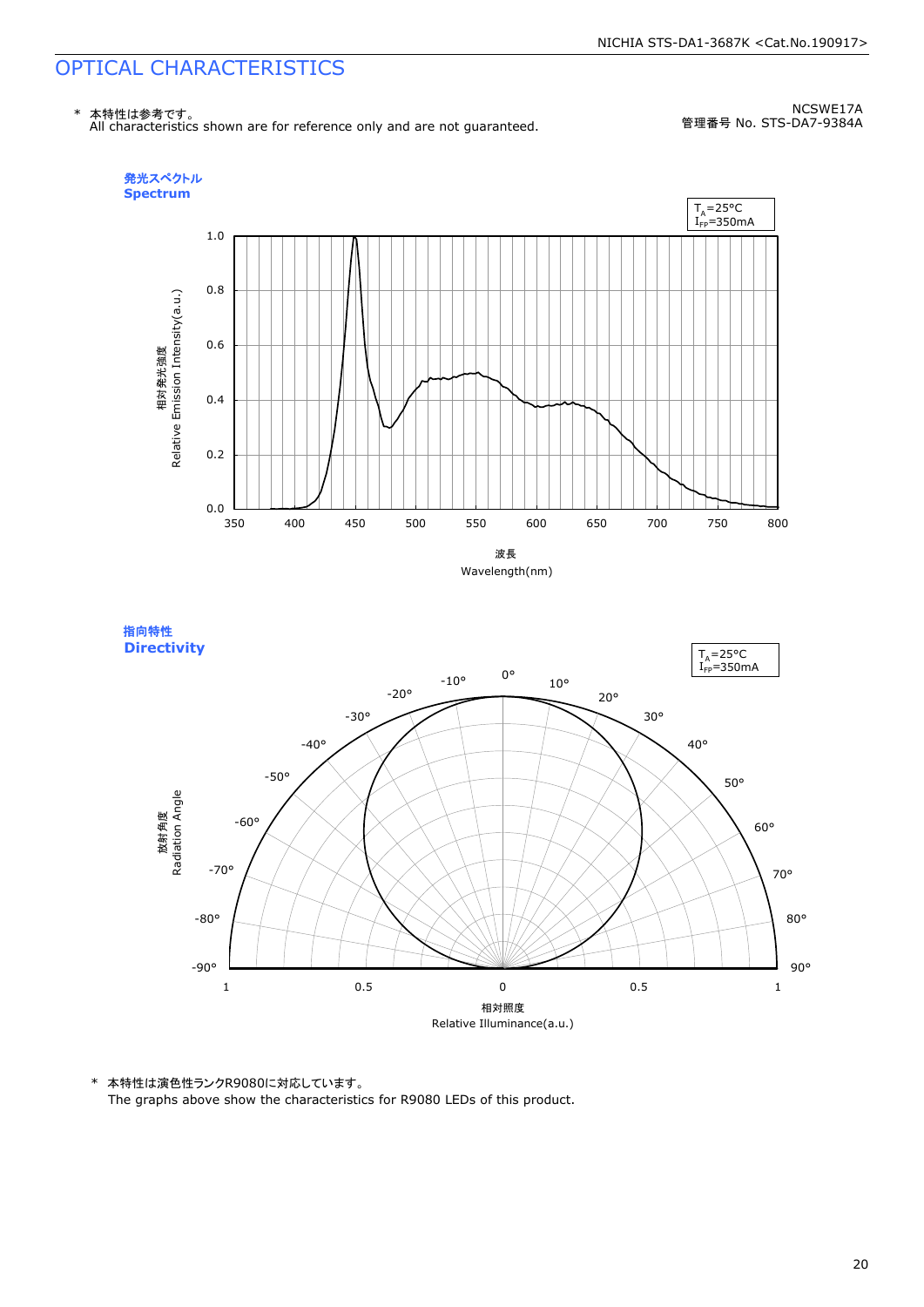\* 本特性は参考です。

All characteristics shown are for reference only and are not guaranteed.

NCSWE17A 管理番号 No. STS-DA7-7860B



\* 本特性は演色性ランクR70に対応しています。

The graphs above show the characteristics for R70 LEDs of this product.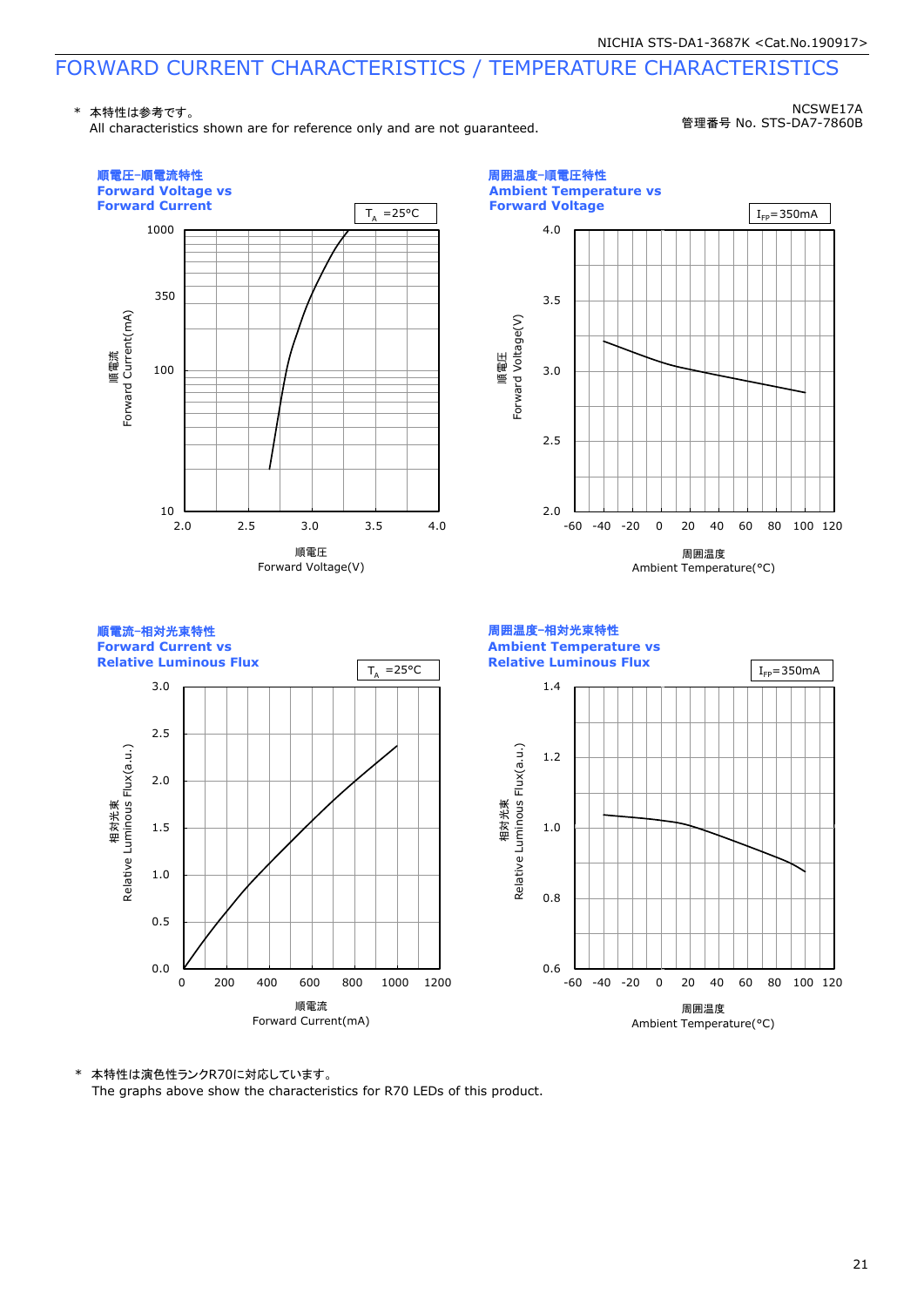\* 本特性は参考です。

All characteristics shown are for reference only and are not guaranteed.

NCSWE17A 管理番号 No. STS-DA7-10340



\* 本特性は演色性ランクR8000に対応しています。

The graphs above show the characteristics for R8000 LEDs of this product.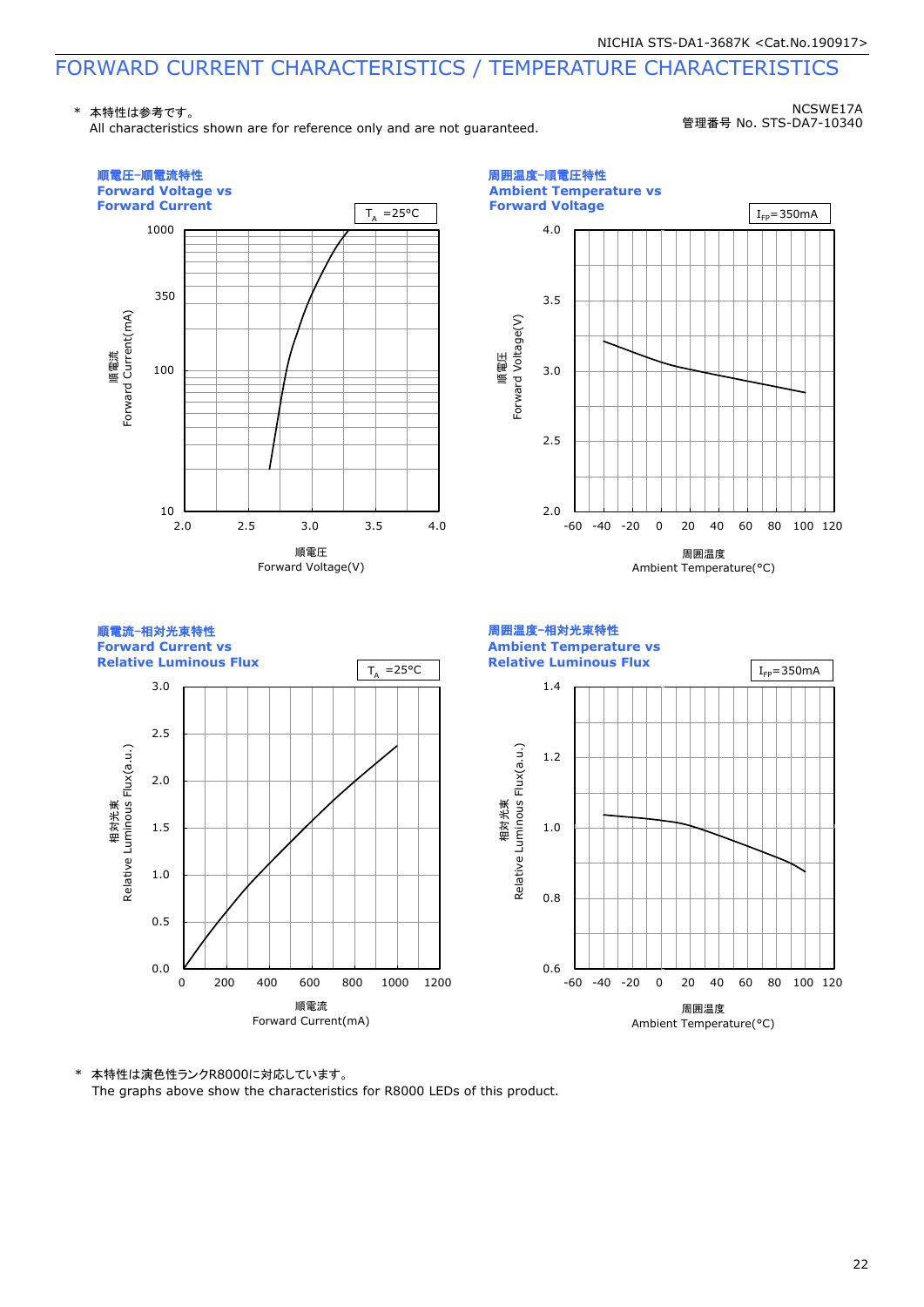\* 本特性は参考です。

All characteristics shown are for reference only and are not guaranteed.

NCSWE17A 管理番号 No. STS-DA7-10341



\* 本特性は演色性ランクR9050に対応しています。

The graphs above show the characteristics for R9050 LEDs of this product.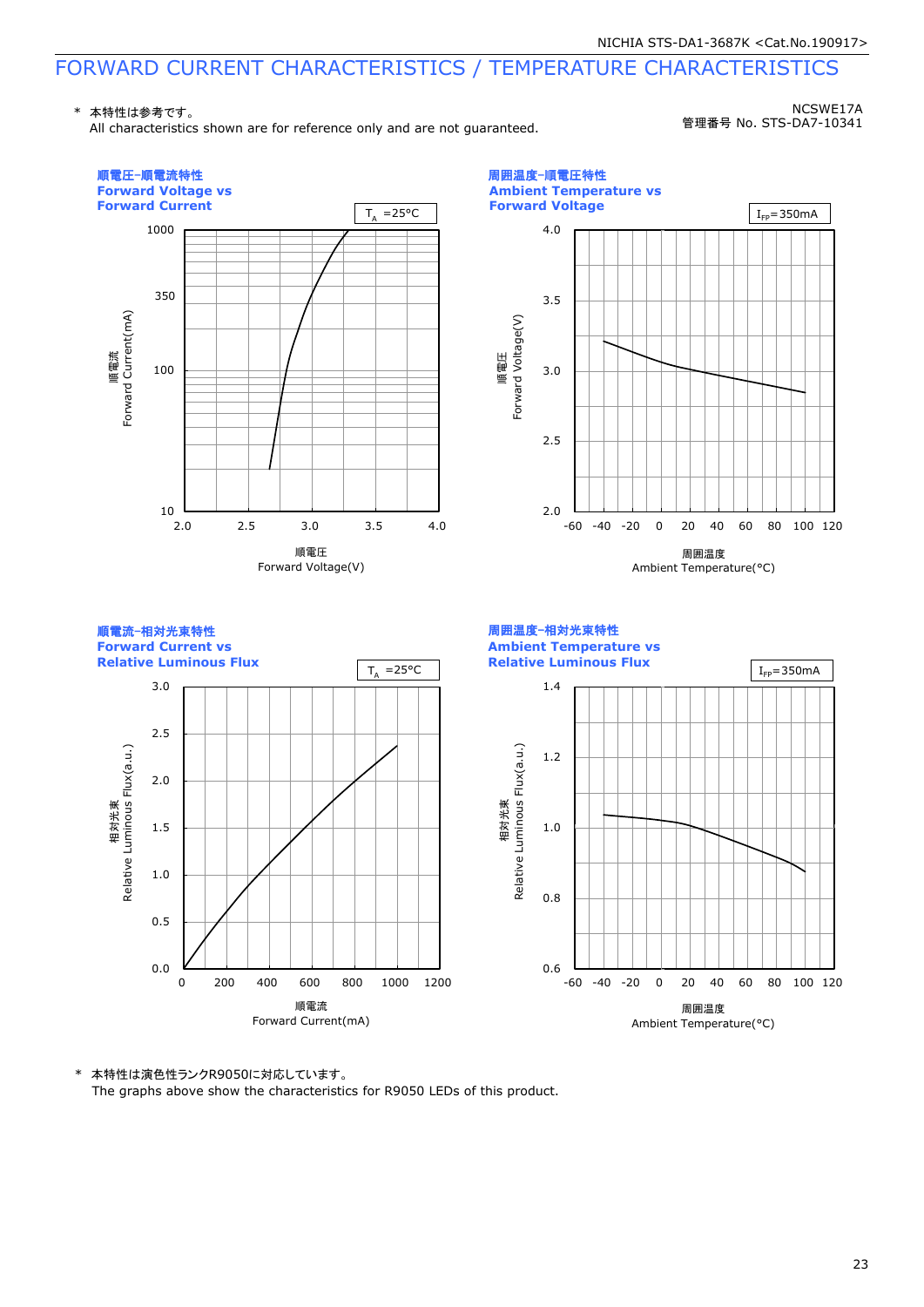\* 本特性は参考です。

All characteristics shown are for reference only and are not guaranteed.

NCSWE17A 管理番号 No. STS-DA7-10342



\* 本特性は演色性ランクR9080に対応しています。

The graphs above show the characteristics for R9080 LEDs of this product.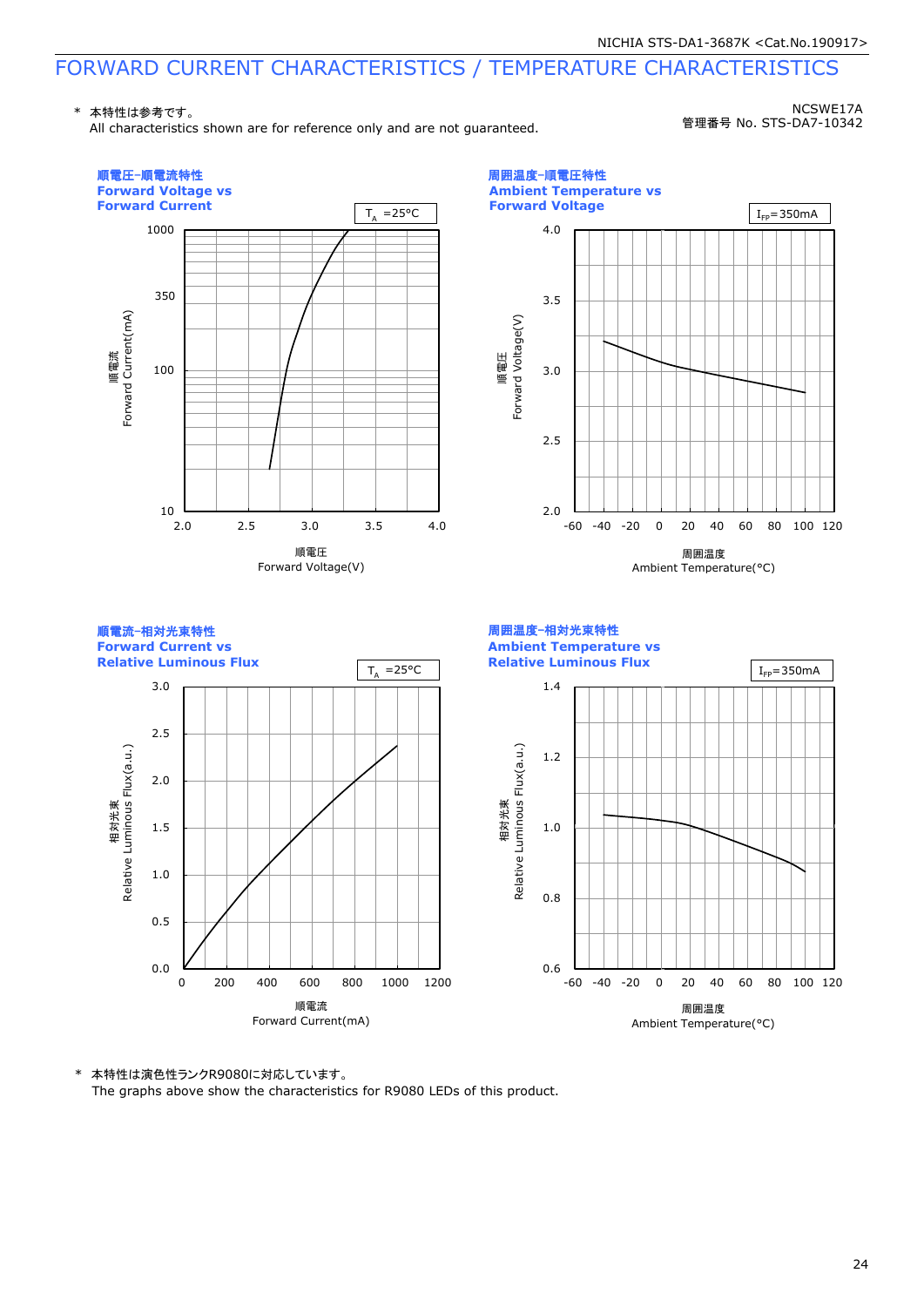\* All characteristics shown are for reference only and are not guaranteed. 本特性は参考です。

NCSWE17A No. STS-DA7-7861B



0.32 0.33 0.34 0.35 0.36

x

\* The graphs above show the characteristics for R70 LEDs of this product. 本特性は演色性ランクR70に対応しています。

 $0.34$  L<br>0.32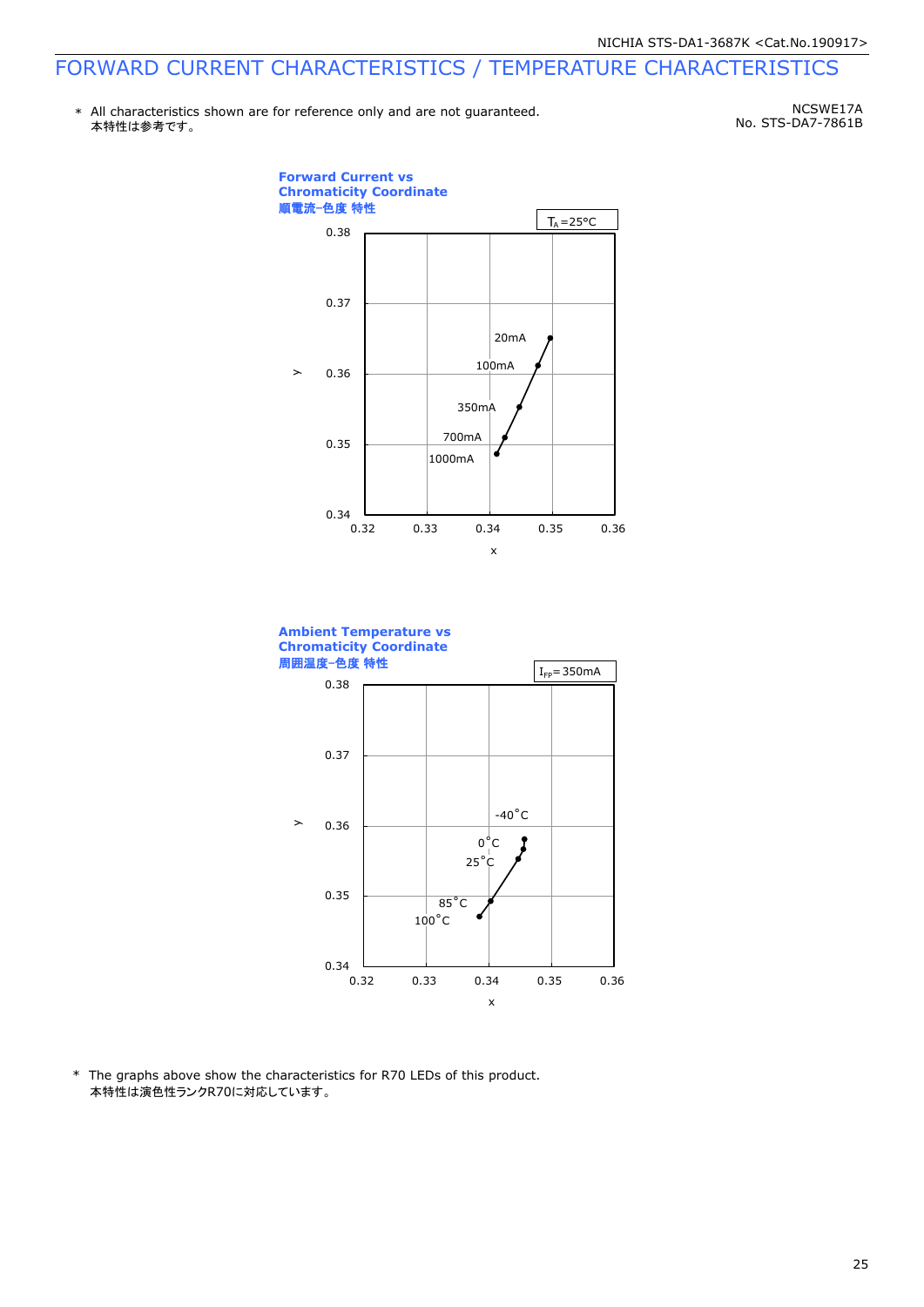\* All characteristics shown are for reference only and are not guaranteed. 本特性は参考です。

NCSWE17A No. STS-DA7-8067A





\* The graphs above show the characteristics for R8000 LEDs of this product. 本特性は演色性ランクR8000に対応しています。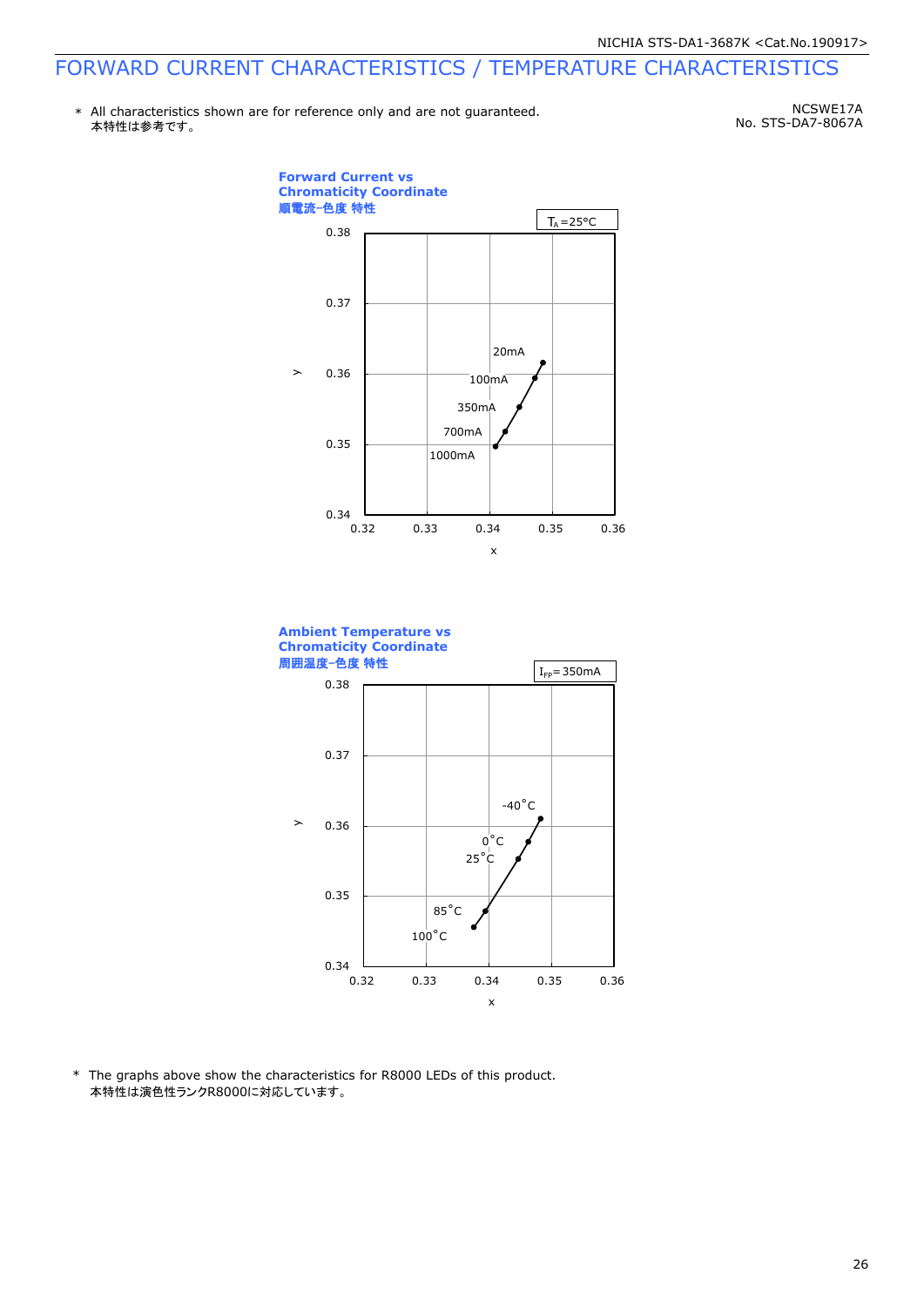\* All characteristics shown are for reference only and are not guaranteed. 本特性は参考です。

NCSWE17A No. STS-DA7-8882A





\* The graphs above show the characteristics for R9050 LEDs of this product. 本特性は演色性ランクR9050に対応しています。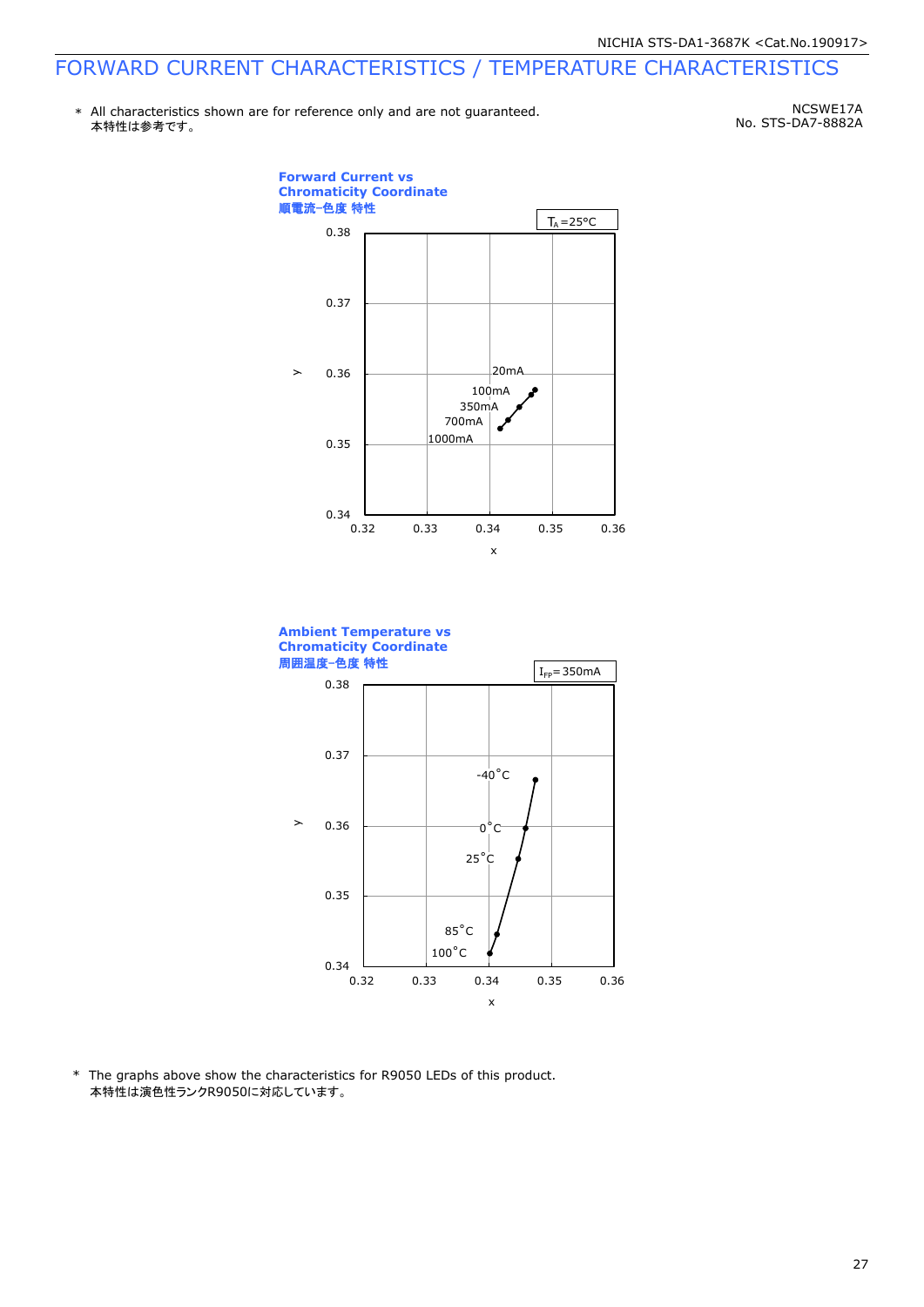\* All characteristics shown are for reference only and are not guaranteed. 本特性は参考です。

NCSWE17A No. STS-DA7-9385A





\* The graphs above show the characteristics for R9080 LEDs of this product. 本特性は演色性ランクR9080に対応しています。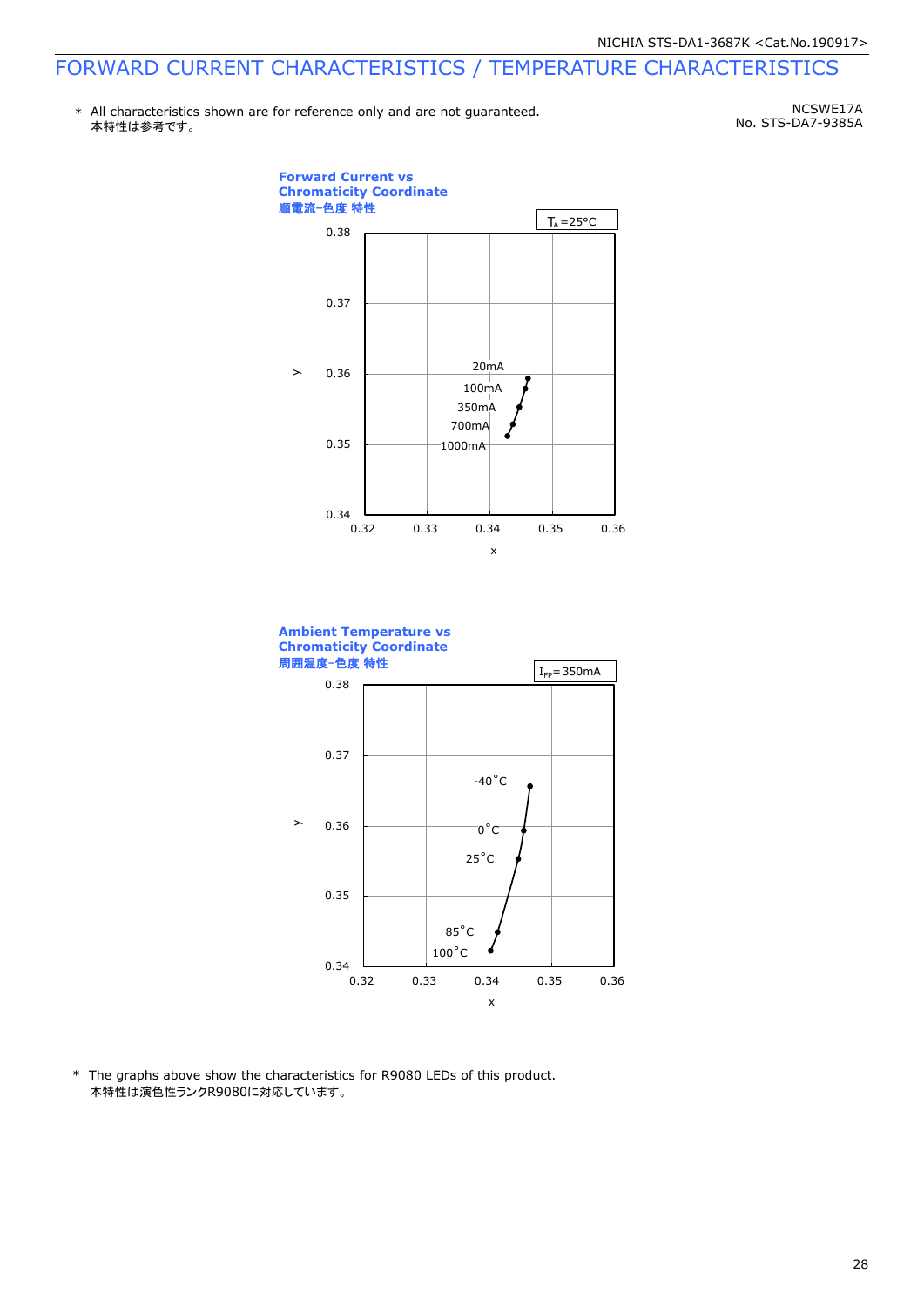### RELIABILITY

#### (1) Tests and Results

| <b>Test</b>                                           | Reference<br><b>Standard</b>     | <b>Test Conditions</b>                                                             | <b>Test</b><br>Duration | Failure<br>Criteria<br># | <b>Units</b><br>Failed/Tested |
|-------------------------------------------------------|----------------------------------|------------------------------------------------------------------------------------|-------------------------|--------------------------|-------------------------------|
| Resistance to<br>Soldering Heat<br>(Reflow Soldering) | <b>JEITA ED-4701</b><br>300 301  | T <sub>sid</sub> =260°C, 10sec, 2reflows,<br>Precondition: 30°C, 70%RH,<br>4weeks  |                         | #1                       | 0/22                          |
| Solderability<br>(Reflow Soldering)                   | <b>JEITA ED-4701</b><br>303 303A | $T_{\text{std}}$ =245±5°C, 5sec,<br>Lead-free Solder(Sn-3.0Ag-0.5Cu)               |                         | #2                       | 0/22                          |
| Temperature Cycle                                     | JEITA ED-4701<br>100 105         | -40°C(30min)~25°C(5min)~<br>100°C(30min)~25°C(5min)                                | 100cycles               | #1                       | 0/22                          |
| Moisture Resistance<br>(Cyclic)                       | <b>JEITA ED-4701</b><br>200 203  | 25°C~65°C~-10°C, 90%RH,<br>24hr per cycle                                          | 10cycles                | #1                       | 0/22                          |
| High Temperature<br>Storage                           | <b>JEITA ED-4701</b><br>200 201  | $T_A = 100^{\circ}C$                                                               | 1000hours               | #1                       | 0/22                          |
| Temperature Humidity<br>Storage                       | <b>JEITA ED-4701</b><br>100 103  | $T_A = 60^{\circ}$ C, RH = 90%                                                     | 1000hours               | #1                       | 0/22                          |
| Low Temperature<br>Storage                            | <b>JEITA ED-4701</b><br>200 202  | $T_A = -40$ °C                                                                     | 1000hours               | #1                       | 0/22                          |
| Room Temperature<br>Operating Life                    |                                  | $T_A = 25$ °C, I <sub>F</sub> =700mA<br>Test board: See NOTES below                | 1000hours               | #1                       | 0/22                          |
| High Temperature<br>Operating Life                    |                                  | $T_A = 100^{\circ}$ C, I <sub>F</sub> =300mA<br>Test board: See NOTES below        | 1000hours               | #1                       | 0/22                          |
| <b>Temperature Humidity</b><br>Operating Life         |                                  | 60°C, RH=90%, IF=650mA<br>Test board: See NOTES below                              | 500hours                | #1                       | 0/22                          |
| Low Temperature<br>Operating Life                     |                                  | $T_A = -40$ °C, I <sub>F</sub> =700mA<br>Test board: See NOTES below               | 1000hours               | #1                       | 0/22                          |
| Vibration                                             | <b>JEITA ED-4701</b><br>400 403  | 200m/s <sup>2</sup> , 100 $\sim$ 2000 $\sim$ 100Hz,<br>4cycles, 4min, each X, Y, Z | 48minutes               | #1                       | 0/22                          |
| Free Fall                                             |                                  | 3drops from a height of 75cm                                                       |                         | #1                       | 0/22                          |

NOTES:

1) Test board: FR4 board thickness=1.6mm, copper layer thickness=35µm, R<sub>0JA</sub>≈35°C/W

2) Measurements are performed after allowing the LEDs to return to room temperature.

#### (2) Failure Criteria

| Criteria $#$ | Items                      | Conditions               | <b>Failure Criteria</b>       |
|--------------|----------------------------|--------------------------|-------------------------------|
|              | Forward Voltage( $V_F$ )   | $I_F = 350mA$            | $>$ U.S.L. $\times$ 1.1       |
| #1           | Luminous Flux $(\Phi_{v})$ | $I_F = 350mA$            | $<$ L.S.L. $\times$ 0.7       |
|              | Reverse Current $(I_R)$    | $V_{\rm p} = 5V$         | $>$ U.S.L. $\times$ 2.0       |
| #2           | Solderability              | $\overline{\phantom{0}}$ | Less than 95% solder coverage |

U.S.L. : Upper Specification Limit L.S.L. : Lower Specification Limit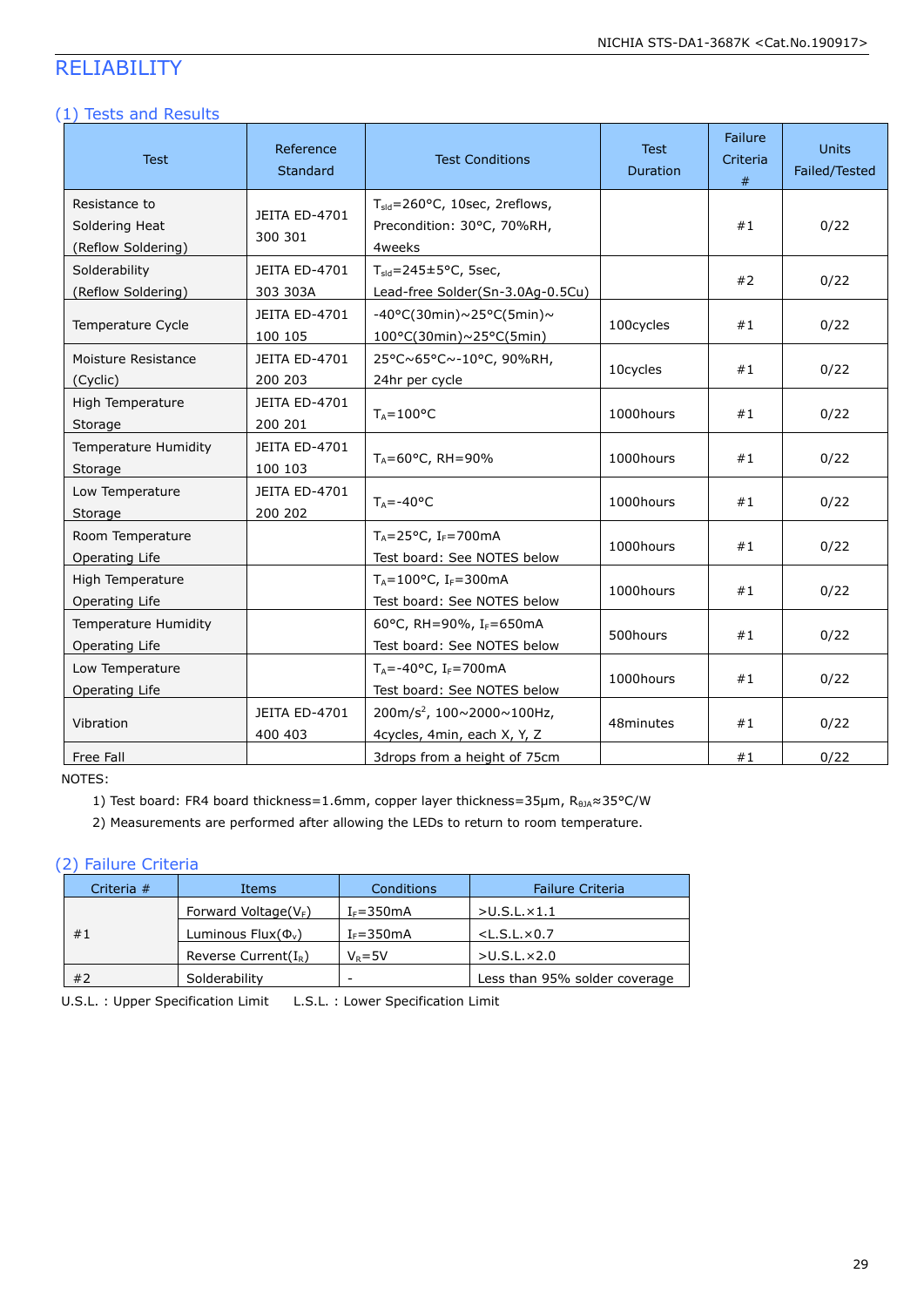#### CAUTIONS

#### (1) Storage

|         | Conditions                  | Temperature | Humidity | Time                             |
|---------|-----------------------------|-------------|----------|----------------------------------|
|         | Before Opening Aluminum Bag | ≤30°C       | ≤90%RH   | Within 1 Year from Delivery Date |
| Storage | After Opening Aluminum Bag  | ≤30°C       | ≤70%RH   | ≤4weeks                          |

- The storage/packaging requirements for this LED are comparable to JEDEC Moisture Sensitivity Level (MSL) 2a or equivalent. Nichia used IPC/JEDEC STD-020 as a reference to rate the MSL of this LED.
- Ensure that soldering is completed within the storage times detailed above.
- This LED uses a package that could absorb moisture; if the package absorbs moisture and is exposed to heat during soldering, it may cause the moisture to vaporize and the package to expand and the resulting pressure may cause internal delamination. This may cause the optical characteristics to degrade. To minimize moisture absorption in storage/transit, moisture-proof aluminum bags are used for the LEDs with a silica gel packet to absorb any air moisture in the bag. The silica gel beads turn blue to red as they absorb moisture.
- Once the moisture-proof aluminum bag is open, ensure that the LED is soldered to a PCB within the range of the conditions above. To store any remaining unused LEDs, use a hermetically sealed container with silica gel desiccants. Nichia recommends placing them back to the original moisture-proof bag and reseal it.
- This LED has gold-plated electrodes. If the LEDs are exposed to a corrosive environment, it may cause the plated surface to tarnish causing issues (i.e. solderability). Ensure that when storing LEDs, a hermetically sealed container is used. Nichia recommends placing them back to the original moisture-proof bag and reseal it.
- To prevent substances/gases from affecting the plated surface, ensure that the parts/materials used with the LEDs in the same assembly/system do not contain sulfur (e.g. gasket/seal, adhesive, etc.). If the plating is contaminated, it may cause issues (e.g. electric connection failures). If a gasket/seal is used, silicone rubber gaskets/seals are recommended; ensure that this use of silicone does not result in issues (e.g. electrical connection failures) caused by low molecular weight volatile siloxane.
- To avoid condensation, the LEDs must not be stored in areas where temperature and humidity fluctuate greatly.
- Do not store the LEDs in a dusty environment.
- Do not expose the LEDs to direct sunlight and/or an environment over a long period of time where the temperature is higher than normal room temperature.

#### (2) Directions for Use

● The circuit must be designed to ensure that the Absolute Maximum Ratings are not exceeded for each LED. The LEDs should be operated at a constant current per LED. In the case of operating at a constant voltage, Circuit B is recommended. If Circuit A is used, it may cause the currents flowing through the LEDs to vary due to the variation in the forward voltage characteristics of the LEDs on the circuit.



- This LED is designed to be operated at a forward current. Ensure that no voltage is applied to the LED in the forward/reverse direction while the LED is off. If the LEDs are used in an environment where reverse voltages are applied to the LED continuously, it may cause electrochemical migration to occur causing the LED to be damaged. When not in use for a long period of time, the system's power should be turned off to ensure that there are no issues/damage.
- To stabilize the LED characteristics while in use, Nichia recommends that the LEDs are operated at currents ≥ 10% of the sorting current.
- If LEDs are arranged into rows and columns in a grid circuit (i.e. LED matrix circuit) and operated, ensure that when using a pulsed mode to operate the LEDs in a matrix circuit, the reverse voltage for any of the LEDs does not exceed the Absolute Maximum Rating while the LED is off.
- Ensure that transient excessive voltages (e.g. lightning surge) are not applied to the LEDs.
- If the LEDs are used for outdoor applications, ensure that necessary measures are taken (e.g. protecting the LEDs from water/salt damage and high humidity).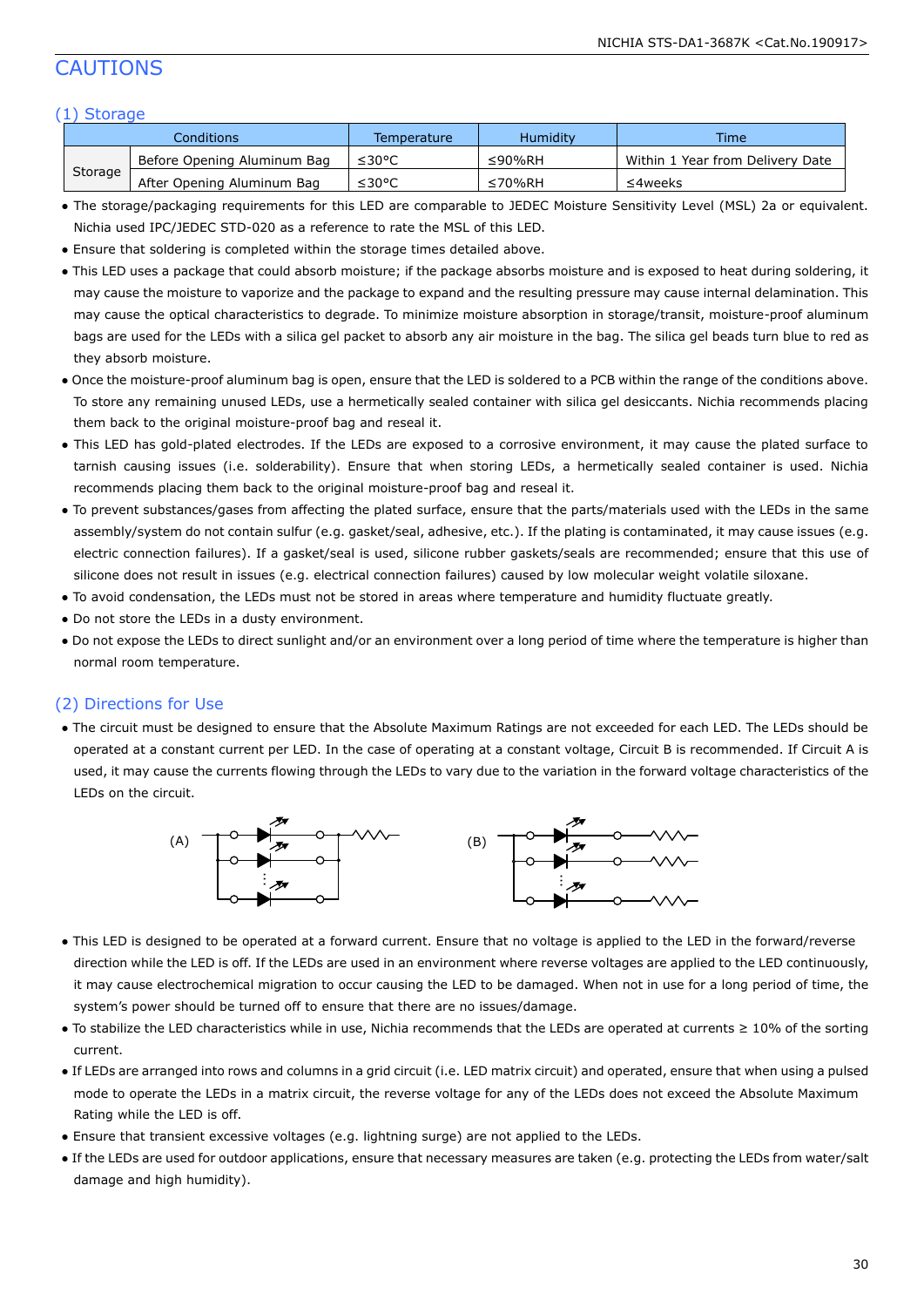#### (3) Handling Precautions

- Do not handle the LEDs with bare hands as it will contaminate the LED surface and may affect the optical characteristics: it might cause the LED to be deformed and/or the bump to break, which will cause the LED not to illuminate.
- This LED uses a silicone resin for the encapsulating resin; the silicone is very soft. If an object (e.g. hand, nozzle, tweezers, etc.) comes in contact with the surface of the encapsulating resin when handling an LED, it may cause damage to the encapsulating resin surface (e.g. cut, scratch, chip, crack, delamination, and deformation). If force is applied to the encapsulating resin, it may cause the internal connection to fail causing a catastrophic failure (i.e. the LED not to illuminate). Ensure that when handling LEDs, the encapsulating resin does not have contact with any object that may cause this damage (e.g. hand, tweezers, pick-and-place nozzle, etc.) and is not exposed to excessive force.
- Dropping may cause damage to the LED (e.g. deformation).
- Do not stack assembled PCBs together. Otherwise, it may cause damage to the resin (e.g. cut, scratch, chip, crack, delamination and deformation) and the internal connection to fail causing a catastrophic failure (i.e. the LED not to illuminate).

#### (4) Design Consideration

- If the LEDs are soldered to a PCB and the PCB assembly is bent (e.g. PCB depaneling process), it may cause the LED package to break. The PCB layout should be designed to minimize the mechanical stress on the LEDs when the PCB assembly is bent/warped.
- The amount of mechanical stress exerted on the LED from depaneling may vary depending on the LED position/orientation on the PCB assembly (e.g. especially in areas near V-groove scores). The PCB layout should be designed to minimize the mechanical stress on the LEDs when the PCB is separated into individual PCB assemblies.
- To separate a PCB populated with the LEDs, use a specially designed tool. Do not break the PCB by hand.
- Volatile organic compounds that have been released from materials present around the LEDs (e.g. housing, gasket/seal, adhesive, secondary lens, lens cover, etc.) may penetrate the LED lens and/or encapsulating resin. If the LEDs are being used in a hermetically sealed environment, these volatile compounds can discolor after being exposed to heat and/or photon energy and it may greatly reduce the LED light output and/or color shift. In this case, ventilating the environment may improve the reduction in light output and/or color shift. Perform a light-up test of the chosen application for optical evaluation to ensure that there are no issues, especially if the LEDs are planned to be used in a hermetically sealed environment.
- Ensure that the chosen soldering pad pattern has a solder mask which does not cover the copper pads that the LED will be attached to or the area underneath the LED.

(Non Solder Mask Defined [NSMD] pads are recommended; see the figure below.)

#### **Refer to the relevant application notes. To access the application notes, go to the Technical Suggestions And Recommendations section of Nichia's website.**

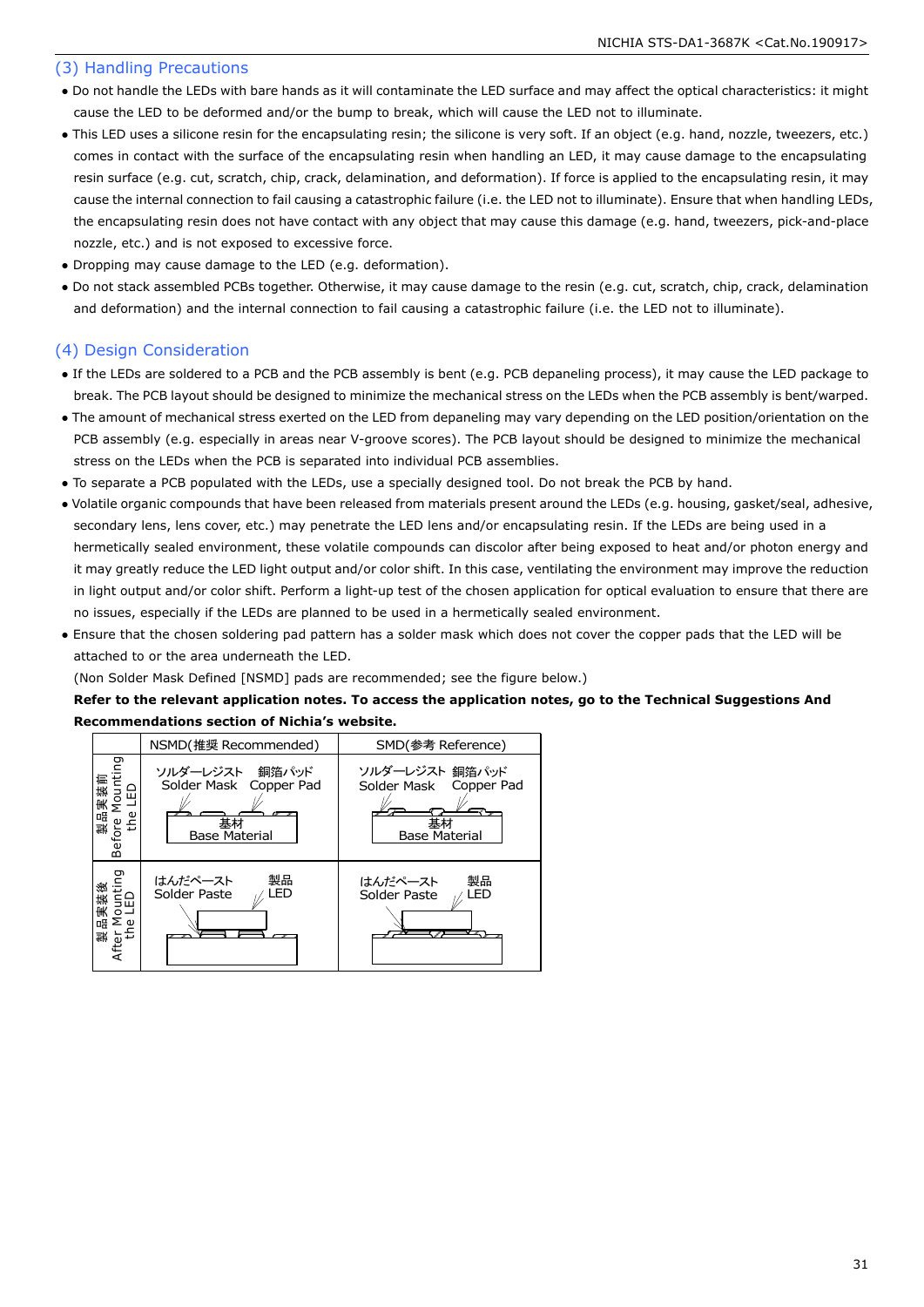#### (5) Electrostatic Discharge (ESD)

- This LED is sensitive to transient excessive voltages (e.g. ESD, lightning surge). If this excessive voltage occurs in the circuit, it may cause the LED to be damaged causing issues (e.g. the LED to become dimmer or not to illuminate [i.e. catastrophic failure]). Ensure that when handling the LEDs, necessary measures are taken to protect them from an ESD discharge. The following examples are recommended measures to eliminate the charge:
	- Grounded wrist strap, ESD footwear, clothes, and floors
	- Grounded workstation equipment and tools
	- ESD table/shelf mat made of conductive materials
- Ensure that all necessary measures are taken to prevent the LEDs from being exposed to transient excessive voltages (e.g. ESD, lightning surge):
	- tools, jigs, and machines that are used are properly grounded
	- appropriate ESD materials/equipment are used in the work area
	- the system/assembly is designed to provide ESD protection for the LEDs
- If the tool/equipment used is an insulator (e.g. glass cover, plastic, etc.), ensure that necessary measures have been taken to protect the LED from transient excessive voltages (e.g. ESD). The following examples are recommended measures to eliminate the charge:
	- Dissipating static charge with conductive materials
	- Preventing charge generation with moisture
	- Neutralizing the charge with ionizers
- To detect if an LED was damaged by transient excess voltages (i.e. an ESD event during the system's assembly process), perform a characteristics inspection (e.g. forward voltage measurement, light-up test) at low current (≤1mA).
- Failure Criteria:  $V_F < 2.0V$  at I $_F = 0.5mA$

If any one or more dice, except for the red die, are damaged by transient excess voltages (e.g. ESD), it will cause:

- the leakage current to increase
- the Forward Voltage  $(V_F)$  to decrease
- the LED not to illuminate at a low current

#### (6) Thermal Management

- The Absolute Maximum Junction Temperature  $(T<sub>J</sub>)$  must not be exceeded under any circumstances. The increase in the temperature of an LED while in operation may vary depending on the PCB thermal resistance and the density of LEDs on the PCB assembly. Ensure that when using the LEDs for the chosen application, heat is not concentrated in an area and properly managed in the system/assembly.
- The operating current should be determined by considering the temperature conditions surrounding the LED (i.e.  $T_A$ ). Ensure that when operating the LED, proper measures are taken to dissipate the heat.
- The following two equations can be used to calculate the LED junction temperature:
	- 1)  $T_1 = T_A + R_{\theta} + W$  2)  $T_1 = T_C + R_{\theta} + W$ 
		- \*TJ=LED Junction Temperature: °C
		- T<sub>A</sub>=Ambient Temperature: °C
		- T<sub>C</sub>=Case Temperature: °C
		- R<sub>θJA</sub>=Thermal Resistance from Junction to Ambient: °C/W
		- $R_{\theta$ JC=Thermal Resistance from Junction to T<sub>C</sub> Measurement Point: °C/W

W=Input Power( $I_F\times V_F$ ): W

T<sub>C</sub> Measurement Point



• Once the LEDs have been soldered to a PCB, it is difficult to measure T<sub>c</sub> due to the location of the T<sub>C</sub> measurement point. Refer **to the relevant application notes for other methods of determining the TJ. To access the application notes, go to the Technical Suggestions And Recommendations section of Nichia's website.**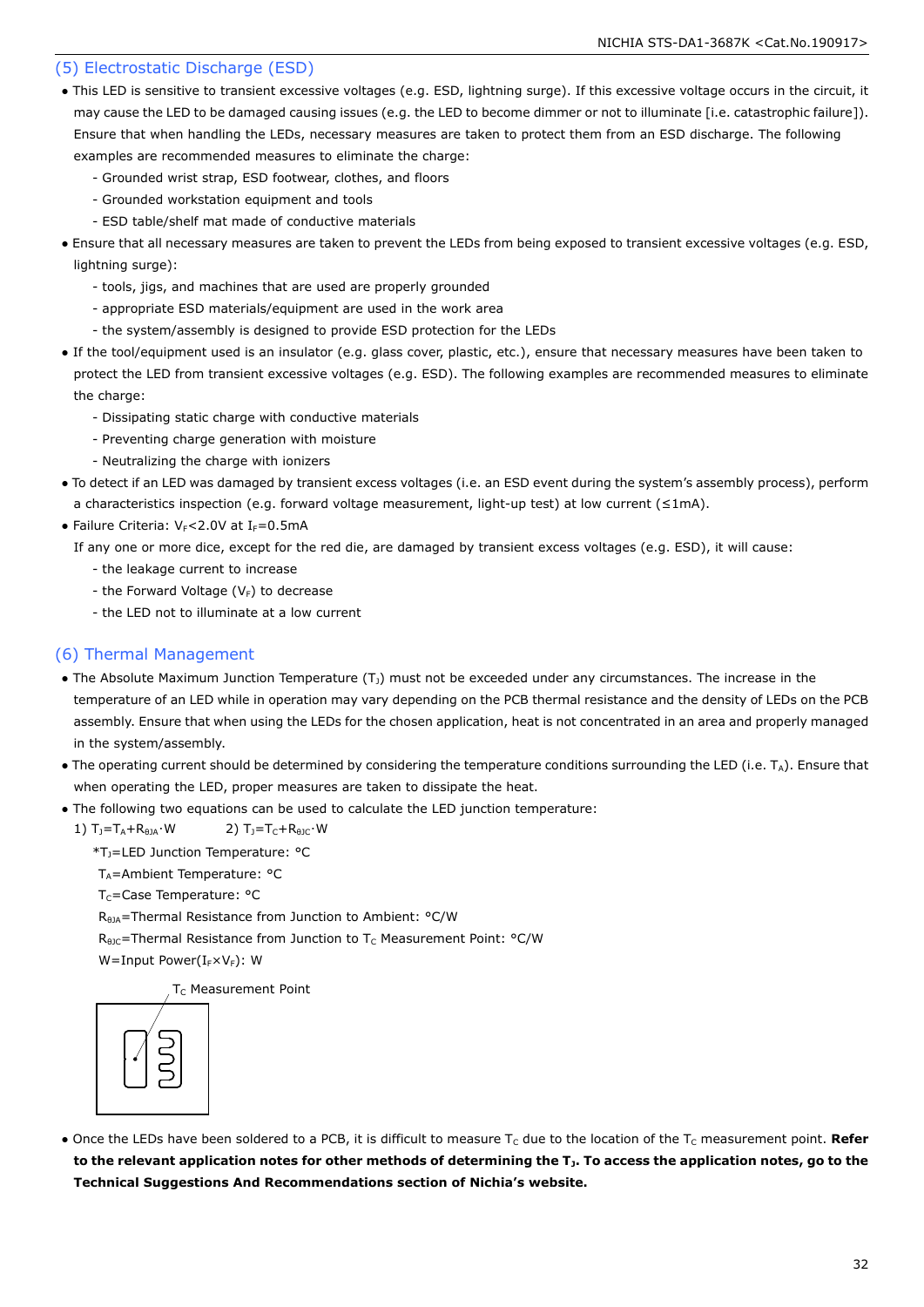#### (7) Cleaning

- Do not clean the LEDs with water, benzine and/or thinner.
- To clean the LEDs, use isopropyl alcohol (IPA). If another solvent is used, it may cause the LED package/resin to be damaged causing issues; ensure that sufficient verification is performed prior to use. Additionally, ensure that the solvent being used does not cause any other issues (e.g. CFC-based solvents are heavily regulated).
- If an LED is contaminated (e.g. dust/dirt), use a cloth soaked with isopropyl alcohol (IPA). Ensure that the cloth is firmly squeezed before wiping the LED.
- Do not clean the LEDs with an ultrasonic cleaner. If cleaning must be done, ensure that sufficient verification is performed by using a finished assembly with LEDs to determine cleaning conditions (e.g. ultrasonic power, LED position on the PCB assembly) that do not cause an issue.

#### (8) Eye Safety

- There may be two important international specifications that should be noted for safe use of the LEDs: IEC 62471:2006 Photobiological safety of lamps and lamp systems and IEC 60825-1:2001 (i.e. Edition 1.2) Safety of Laser Products - Part 1: Equipment Classification and Requirements. Ensure that when using the LEDs, there are no issues with the following points:
	- LEDs have been removed from the scope of IEC 60825-1 since IEC 60825-1:2007 (i.e. Edition 2.0) was published. However, depending on the country/region, there are cases where the requirements of the IEC 60825-1:2001 specifications or equivalent must be adhered to.
	- LEDs have been included in the scope of IEC 62471:2006 since the release of the specification in 2006.
	- Most Nichia LEDs will be classified as the Exempt Group or Risk Group 1 according to IEC 62471:2006. However, in the case of high-power LEDs containing blue wavelengths in the emission spectrum, there are LEDs that will be classified as Risk Group 2 depending on the characteristics (e.g. radiation flux, emission spectrum, directivity, etc.)
	- If the LED is used in a manner that produces an increased output or with an optic to collimate the light from the LED, it may cause damage to the human eye.
- If an LED is operated in a manner that emits a flashing light, it may cause health issues (e.g. visual stimuli causing eye discomfort). The system should be designed to ensure that there are no harmful effects on the human body.